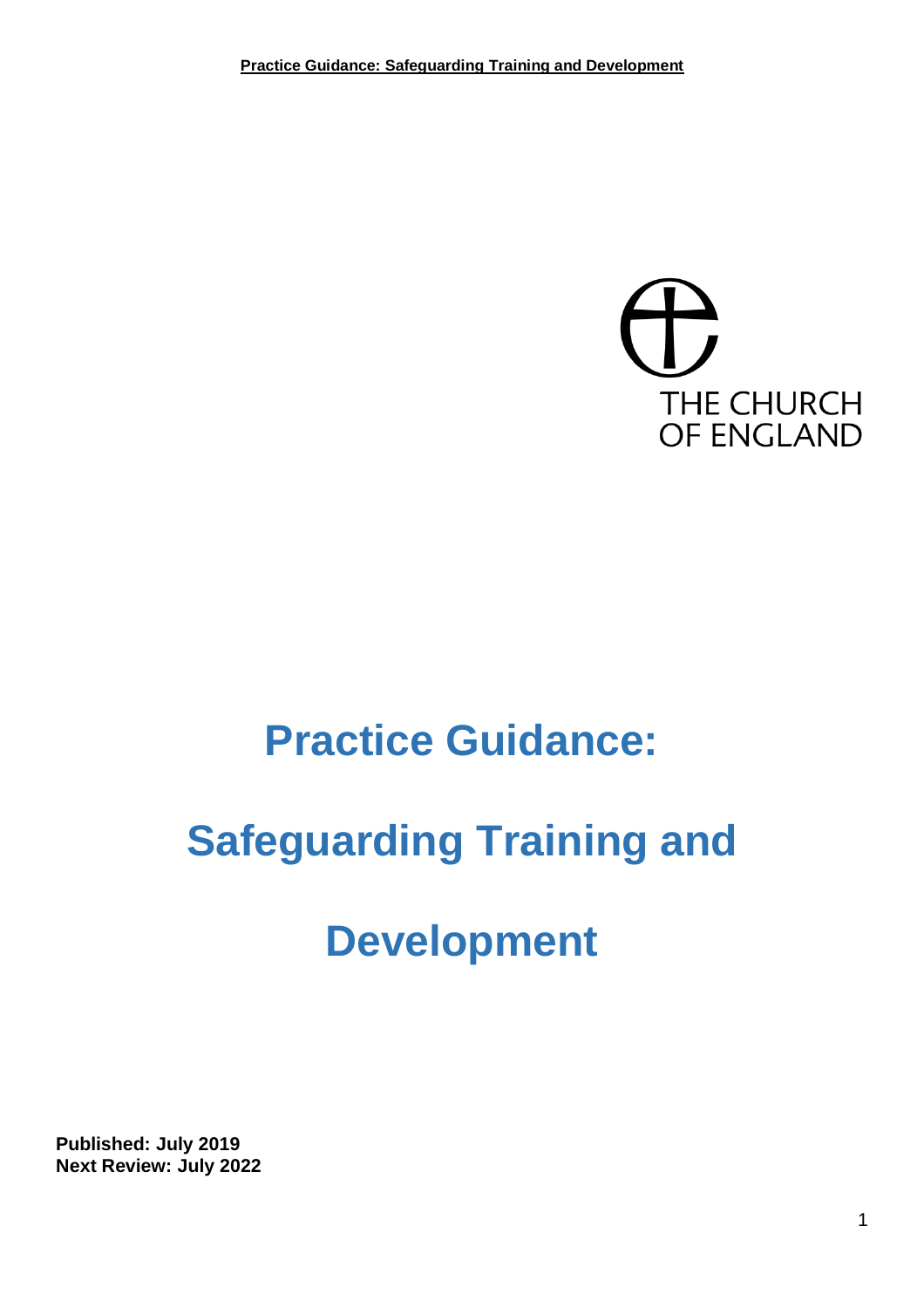# **Preface**

Dear Colleagues,

This practice guidance has been revised and is commended by the House of Bishops and is designed to ensure a framework of consistent training and development of safeguarding practice in the context of the Church. It should be read alongside 'Promoting a Safer Church: safeguarding policy statement for children, young people and adults' (2017). The care and protection of children, young people and adults involved in Church activities is the responsibility of the whole Church and is an essential part of our commitment to live out the gospel of Jesus Christ. Everyone who participates in the life of the Church therefore has a role to play in promoting a safer Church for all.

This practice guidance is for use by Diocesan, Provincial and National Safeguarding Advisors, Archbishops and Bishops, Deans and their senior staff. It is designed to inform and assist us all in resourcing and designing the delivery of safeguarding training for ordained and lay people at different stages of their ministry. This guidance applies to safeguarding learning in parish, diocesan and provincial contexts and applies to all Church bodies including religious communities and Theological Education Institutions, as well as all Church officers. The clear intention is that full understanding of, and adherence to, this policy and guidance will lead to a deeper understanding of, and respect for, the rights of children, young people and vulnerable adults as people of faith in the life of the Church. It is part of our duty of care as a Church that we commit ourselves to work to achieve this.

This very significant document contains resources and guidance which are clear, stimulating and yet also challenging. I am pleased to commend it to you, while at the same time drawing your attention to the fact that failure to implement and have due regard to it may result in disciplinary action. The Ecclesiastical Insurance Group has also made it clear that their insurance cover is only valid where House of Bishops safeguarding policy and practice guidance is being followed.

I am grateful to our colleagues on the National Safeguarding Team who are, as ever, ready to support us or respond to any enquiries or concerns which we may have.

I hope you will find this practice guidance helpful. Please take time to familiarise yourself with it and ensure that the guidance is understood and adhered to.

Yours in Christ's fellowship,

The Rt Revd Peter Hancock Bishop of Bath and Wells Lead Bishop on Safeguarding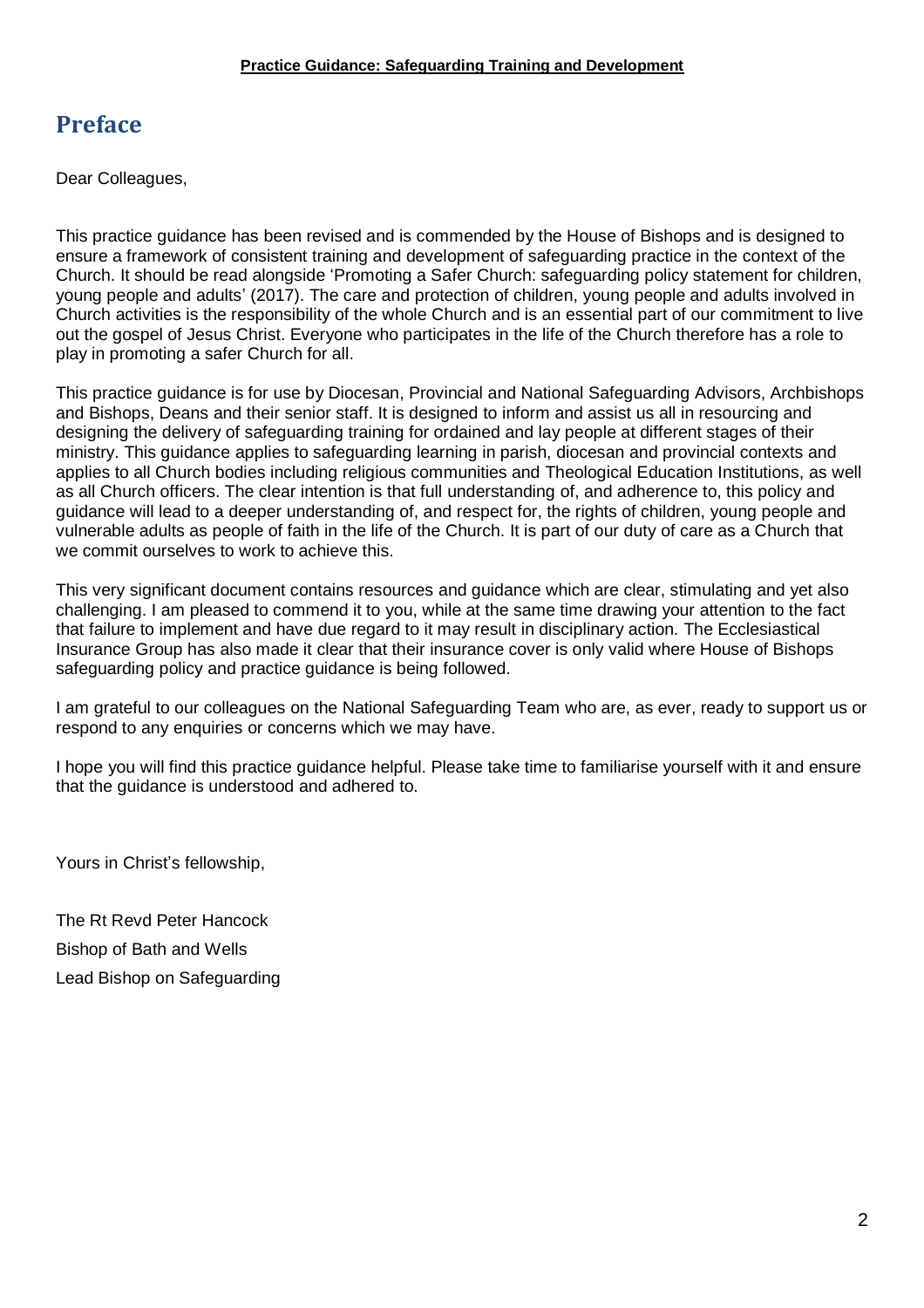# **Contents**

| 1:  |                                                                                  |
|-----|----------------------------------------------------------------------------------|
| 1.1 |                                                                                  |
| 1.2 |                                                                                  |
| 1.3 | Safely recruiting and supporting all those with any responsibility related to  7 |
|     |                                                                                  |
| 1.4 | Caring pastorally for victims/survivors of abuse and other affected persons 7    |
| 1.5 |                                                                                  |
| 1.6 |                                                                                  |
| 2:  |                                                                                  |
| 2.1 |                                                                                  |
| 2.2 |                                                                                  |
| 2.3 |                                                                                  |
| 2.4 |                                                                                  |
| 2.5 |                                                                                  |
| 2.6 | Revised Training and Development Framework Transition Arrangements  15           |
| 3.  |                                                                                  |
| 4.  |                                                                                  |
| 4.1 |                                                                                  |
| 4.2 |                                                                                  |
| 5.  |                                                                                  |
| 6.  |                                                                                  |
|     | 6.1 Continuing professional development for Safeguarding Advisors  22            |
|     |                                                                                  |
|     | Appendix 2: Template for a Diocesan Safeguarding Training Strategy25             |
|     |                                                                                  |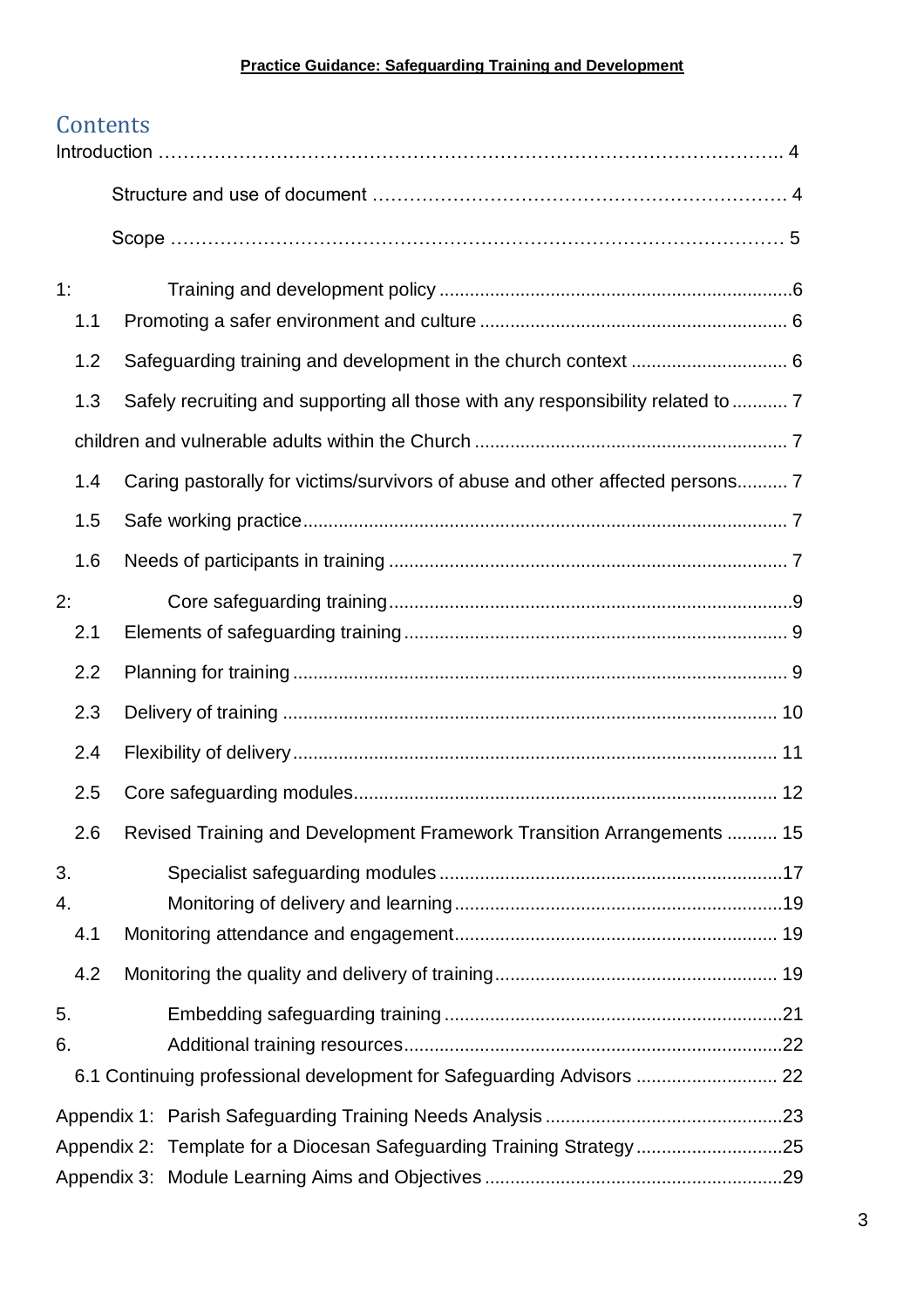Appendix 4: [Example memorandum of understanding for the sharing of safeguarding](#page-32-0)  [arrangements between Church bodies.................................................................................33](#page-32-0) Appendix 5: Safeguarding Training – [Exemption from Full Training Requirements..........36](#page-35-0) Appendix 6: [Amendments to Parish Safeguarding Handbook pages 16-17......................37](#page-36-0)

# Introduction

## Structure and use of document

This document sets out the framework to ensure that all Church officers<sup>1</sup> are trained in aspects of safeguarding relevant to their role to develop and maintain the necessary knowledge, attitude and skills to safeguard and protect children, young people and vulnerable adults<sup>2</sup> as outlined in the 'Promoting a Safer Church' House of Bishops policy statement (2017).

It replaces and updates the 'House of Bishops Learning and Development Framework Practice Guidance' (2015) and the second edition of this document published in January 2017. The revisions to this third edition have been informed by the feedback received from trainers across all Church bodies, by the independent review of the implementation of the Church of England Safeguarding Training and Development Framework completed in November 2018 and by a national consultation which ran from 19 February 2019 to 29 March 2019.

It aims to continue to ensure that the Church of England complies with 'Working Together to Safeguard Children' (2018).<sup>3</sup>

In addition:

 $\overline{a}$ 

<sup>1</sup> A 'Church officer' is anyone appointed/elected by or on behalf of the Church to a post or role, whether they are ordained or lay, paid or unpaid.

<sup>&</sup>lt;sup>2</sup> For the purpose of Church policy and guidance the definition of 'vulnerable adult' is contained in the Safeguarding and Clergy Discipline Measure 2016, which defines a 'vulnerable adult' as 'a person aged 18 or over whose ability to protect himself or herself from violence, abuse, neglect or exploitation is significantly impaired through physical or mental disability or illness, old age, emotional fragility or distress, or otherwise; and for that purpose, the reference to being impaired is to being temporarily or indefinitely impaired'.

Please note that the Care and Support Statutory Guidance issued under the Care Act 2014 (14.2) by the Department of Health uses the term 'adults experiencing, or at risk of abuse or neglect' to assess eligibility to statutory social care services.

<sup>&</sup>lt;sup>3</sup> 'Working Together to Safeguard Children' (2018, pp.56–57 and pp.71–72) outlines the responsibilities that organisations have in relation to safeguarding; these include:

<sup>•</sup> appropriate supervision and support for staff, including undertaking safeguarding training, and

<sup>•</sup> creating a culture of safety, equality and protection within the services they provide.

<sup>•</sup> employers are responsible for ensuring that their staff are competent to carry out their responsibilities for safeguarding and promoting the welfare of children and creating an environment where staff feel able to raise concerns and feel supported in their safeguarding role.

<sup>&#</sup>x27;Working Together to Safeguarding Children' (2018) also states that every voluntary, charity, social enterprise (VCSE), faith-based organisation and private sector organisation or agency should have policies in place to safeguard and protect children from harm. These should be followed, and systems should be in place to ensure compliance in this. Individual practitioners, whether paid or volunteer, should be aware of their responsibilities for safeguarding and protecting children from harm, how they should respond to child protection concerns and how to make a referral to local authority children's social care or the police if necessary.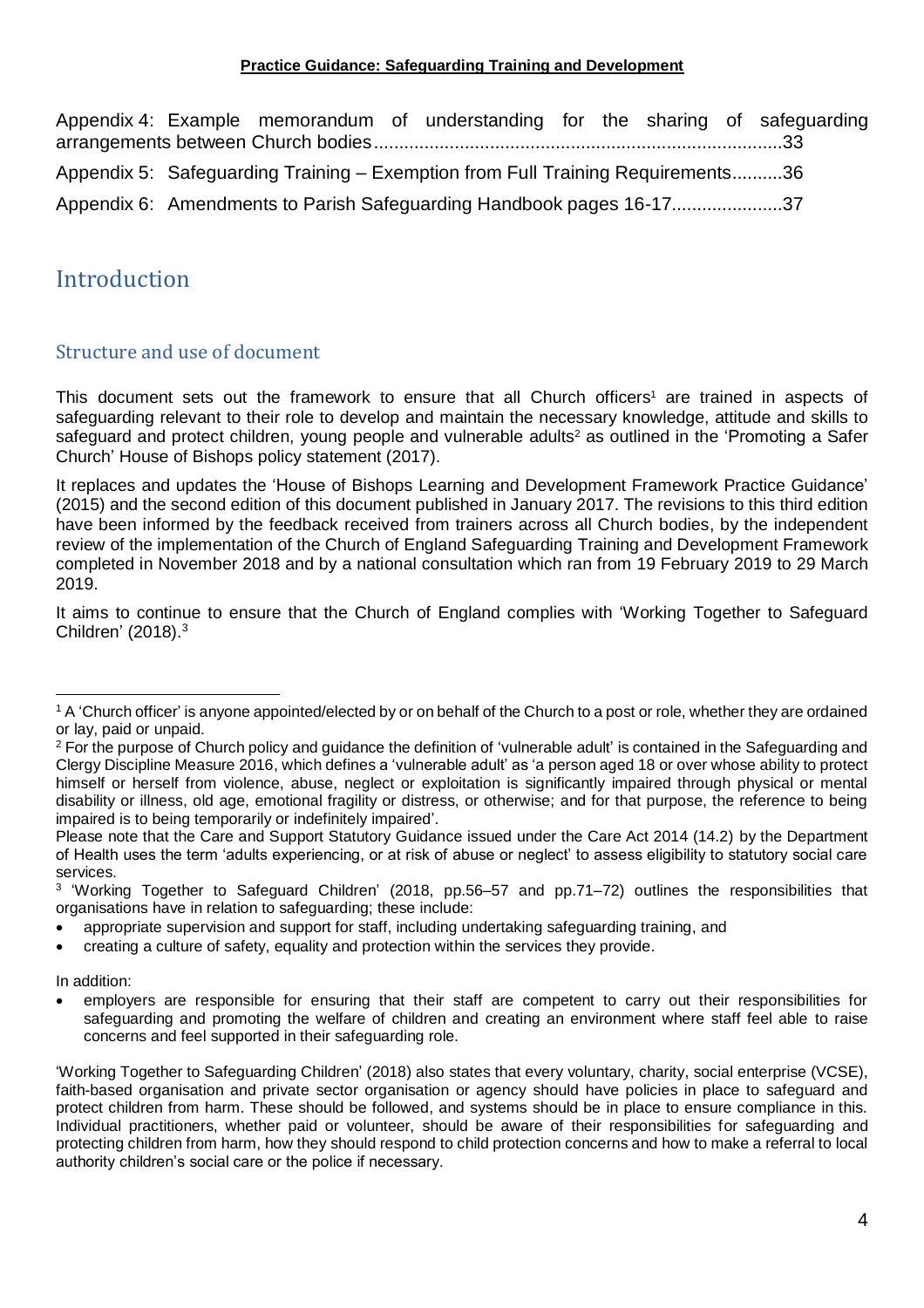Since March 2013 the Government guidance has explicitly stated that faith organisations are expected to adhere to the same standards as statutory organisations within the safeguarding sector, such as adult/children's services, police, health and education.

The framework sets out:

- the expectations and requirements for safeguarding training and development in the church context, and how this relates to statutory requirements;
- the elements of church safeguarding training and the requirements for delivery;
- details of the range of core training modules including expectations and requirements to undertake training by role;
- details of the range of specialist training modules including expectations and requirements to undertake training by role, and
- proposals for implementation of the framework.

This practice guidance is for use by Diocesan, Cathedral, Theological Education Institution, Religious Community, Provincial and National Safeguarding Advisors, Archbishops and Bishops, Deans and their senior staff.

A range of core and specialist training modules and materials referenced in this document have been produced and are available on the Safeguarding Training Portal. <sup>4</sup> These can be adapted for local use as required – see section 2.4, 'Flexibility of delivery'.

This framework sits within a suite of associated House of Bishops policy and practice guidance documents.<sup>5</sup>

Building on this, Church bodies may provide additional local training and development opportunities in line with the House of Bishops policy and practice guidance.

#### **Scope**

 $\overline{a}$ 

The care and protection of children, young people and adults involved in Church activities is the responsibility of the whole Church. Everyone who participates in the life of the Church has a role to play in promoting a safer Church for all.

This guidance applies to all Church bodies<sup>6</sup> and officers. Please note that under section 5 of the Safeguarding and Clergy Discipline Measure 2016<sup>7</sup> all authorised clergy, Bishops, Archdeacons, Licensed Readers and Lay Workers, Churchwardens, PCCs and Congregational Committees **must have 'due regard'** to safeguarding guidance issued by the House of Bishops (this will include both policy and practice guidance).

<sup>4</sup> The Safeguarding Training Portal hosts the national training materials including online training courses and face-toface materials for download, a resource bank of case studies, video materials and additional resources and a discussion forum for trainers. It is found at [https://safeguardingtraining.cofeportal.org](https://safeguardingtraining.cofeportal.org/)

 $5$  Safeguarding policy statements and practice guidance can be found at: <https://www.churchofengland.org/more/safeguarding/policy-practice-guidance>

<sup>&</sup>lt;sup>6</sup> 'Church bodies', includes parishes, dioceses, cathedrals, religious communities, Theological Education Institutions, National Church Institutions and other associated bodies. National Church Institutions include The Archbishops' Council; Bishopthorpe Palace; The Church Commissioners; The Church of England Central Services; The Church of England Pensions Board; Lambeth Palace; The National Society for Promoting Religious Education; Trustees of the Lambeth Palace Library.

<sup>&</sup>lt;sup>7</sup> Safeguarding and Clergy Discipline Measure 2016.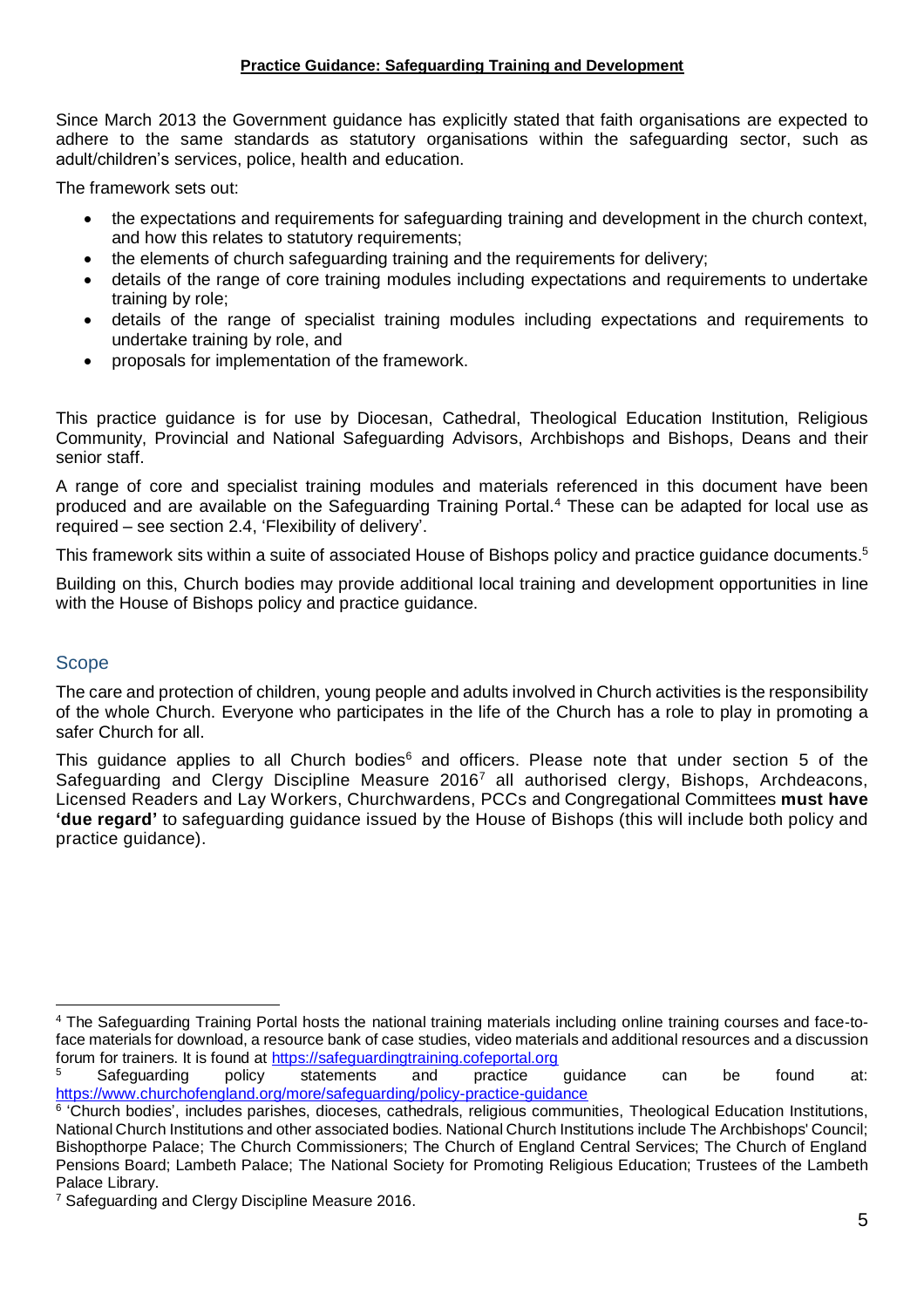# <span id="page-5-0"></span>1: Training and development policy

## <span id="page-5-1"></span>1.1 Promoting a safer environment and culture

Church officers respect all children, young people and vulnerable adults and promote their wellbeing. The Church strives to create and maintain environments that are safer for all, that promote wellbeing, that prevent abuse, and that create nurturing, caring conditions within the Church for children, young people and vulnerable adults. It works to continue to strengthen and review these environments.

## <span id="page-5-2"></span>1.2 Safeguarding training and development in the church context

Christian communities are 'open communities' and families in God. We encourage people to belong and to befriend and care for one another; some of this happens outside the confines of the church, in places where Church officers have little control. Church communities are vulnerable to those who seek to harm others, because of the opportunities for grooming not just children, but also their families, their priests and leaders, and potentially the whole church community.

Training helps to encourage and embed a robust safeguarding culture and should reflect the national requirements for ensuring healthy safeguarding practice and responding well when issues arise. Training for different church roles needs to include safer working practices which emphasise the importance of consistently maintaining proper boundaries.

Training and development in the church context takes account of the specific roles and context of the church environment. All Church bodies will encourage the provision of supervision and training to ensure that:

- consistent training of the highest quality is offered to all Church officers who work with children, young people and vulnerable adults in every Christian community, and at every stage of ministry;
- all Church officers are trained in aspects of safeguarding relevant to and commensurate with their role;
- all training courses will be informed by and support the implementation of the House of Bishops policy and practice guidance;
- all those who work with children, young people and vulnerable adults are inducted into the Church body's policy and procedures on safeguarding;
- each Church body conducts an annual training needs analysis that identifies all Church officers (ordained/lay/paid/unpaid) who require training and develops a training plan based on this, and that this training is monitored and refreshed every three years;
- all Church bodies ensure delivery at a local level of core and specialist training modules, in line with the House of Bishops practice guidance, as rolled out by the National Safeguarding Team, where they have been identified as necessary through the training needs analysis;
- training programmes as rolled out by the National Safeguarding Team and outlined in the practice guidance are delivered and updated in line with current legislation, guidance and best practice, and
- the Church body facilitates the provision of an appropriate level of support to all involved with the delivery of safeguarding training.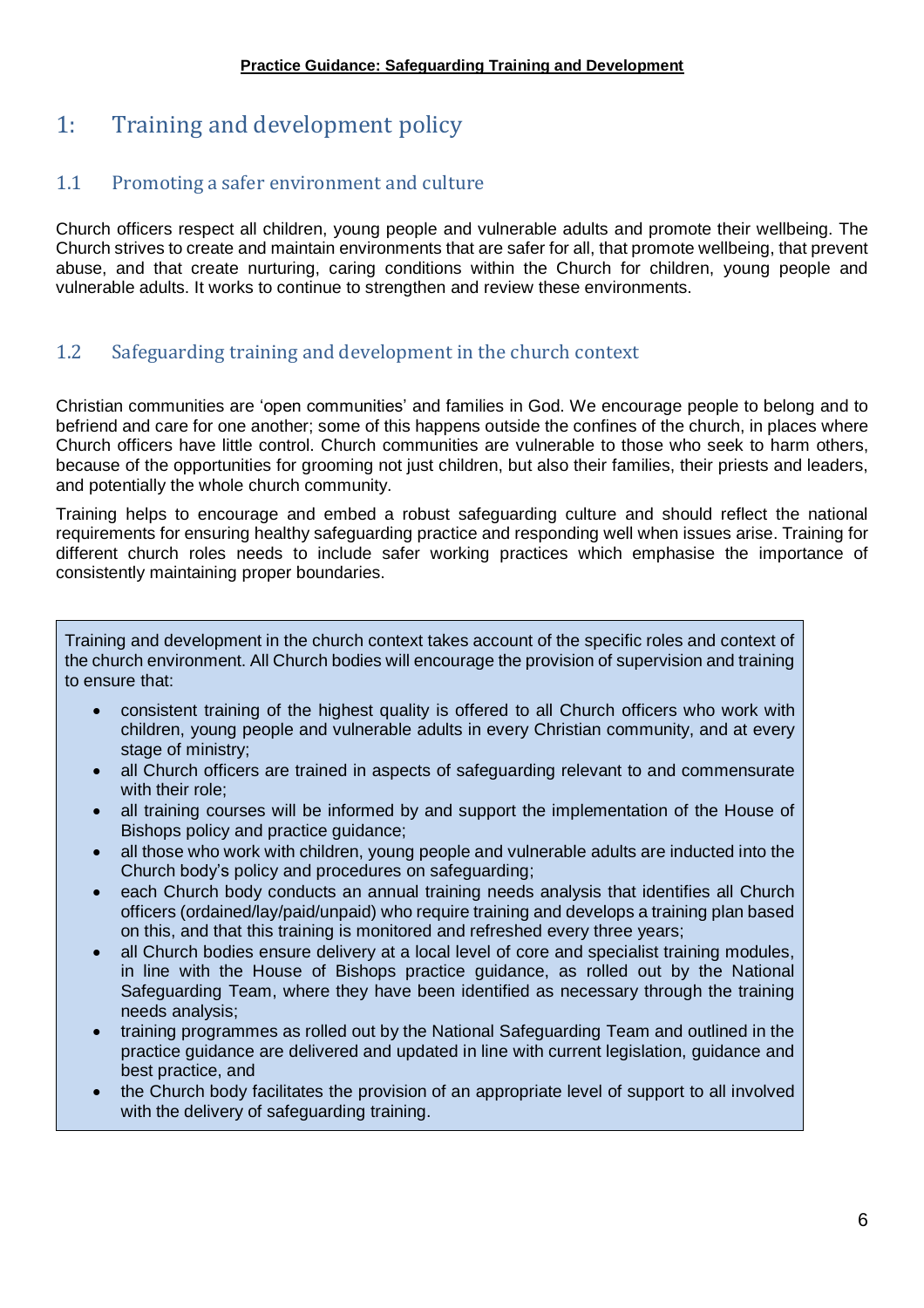## <span id="page-6-1"></span><span id="page-6-0"></span>1.3 Safely recruiting and supporting all those with any responsibility related to children and vulnerable adults within the Church

The Church selects and evaluates all those with any responsibility related to children, young people and vulnerable adults within the Church, in accordance with the House of Bishops safeguarding policy and practice guidance.

It trains and equips Church officers to have the confidence and skills they need to care for and support children, young people and vulnerable adults and to recognise and respond to abuse.

#### <span id="page-6-2"></span>1.4 Caring pastorally for victims/survivors of abuse and other affected persons

The Church endeavours to offer care and support to all those that have been abused, regardless of the type of abuse and when or where it occurred.

Safeguarding training needs to address the needs of children, young people and adults who may come to the church for help arising from abuse experienced within the church, the wider community or in families (where the majority of abuse takes place).

Training needs to equip leaders to respond sensitively and in a timely manner to each person reporting abuse, whilst also taking the safeguarding action that is required to protect others. It must address the reality of the abuse of adults by those in positions of authority within the Church, especially clergy at any level of seniority.

#### <span id="page-6-3"></span>1.5 Safe working practice

Most Church officers are volunteers and are not trained professionally to work with children or adults. Church officers are not expected to investigate; for them to do so would be unsafe practice. The primary obligation is to refer safeguarding concerns to statutory agencies for their investigation. For their own protection as well as for the protection of those in their care, Church officers need guidance on safe working practice, which includes knowing when they should be concerned, from whom they should seek advice, when and how to refer and the detail of records to be kept.

#### <span id="page-6-4"></span>1.6 Needs of participants in training

The vulnerabilities, resilience and competence of those participating in training need to be considered. Many are volunteers with no previous safeguarding experience, and it is likely that several of them will have experienced abuse themselves either directly or indirectly (it is a regular experience for at least one person to disclose abuse to trainers during a church safeguarding training session). No one should be unduly distressed or undermined by church training.

In addition, participants need the opportunity to explore with the trainers and one another the complex challenges which they face in their ministry and work with children and adults who may be vulnerable.

When delivered by a member of the Church body's Safeguarding Team, training provides a valuable opportunity to develop a trusted working relationship.

The core modules Basic Awareness and Foundation are available in both online and face-to-,face training formats, with Church bodies having the discretion to decide on the best delivery model. Online modules have clear signposting within them so that anyone with immediate needs arising from the training content can be responded to appropriately. The other core safeguarding modules are for face-to-face delivery so that a response can be made to any immediate need.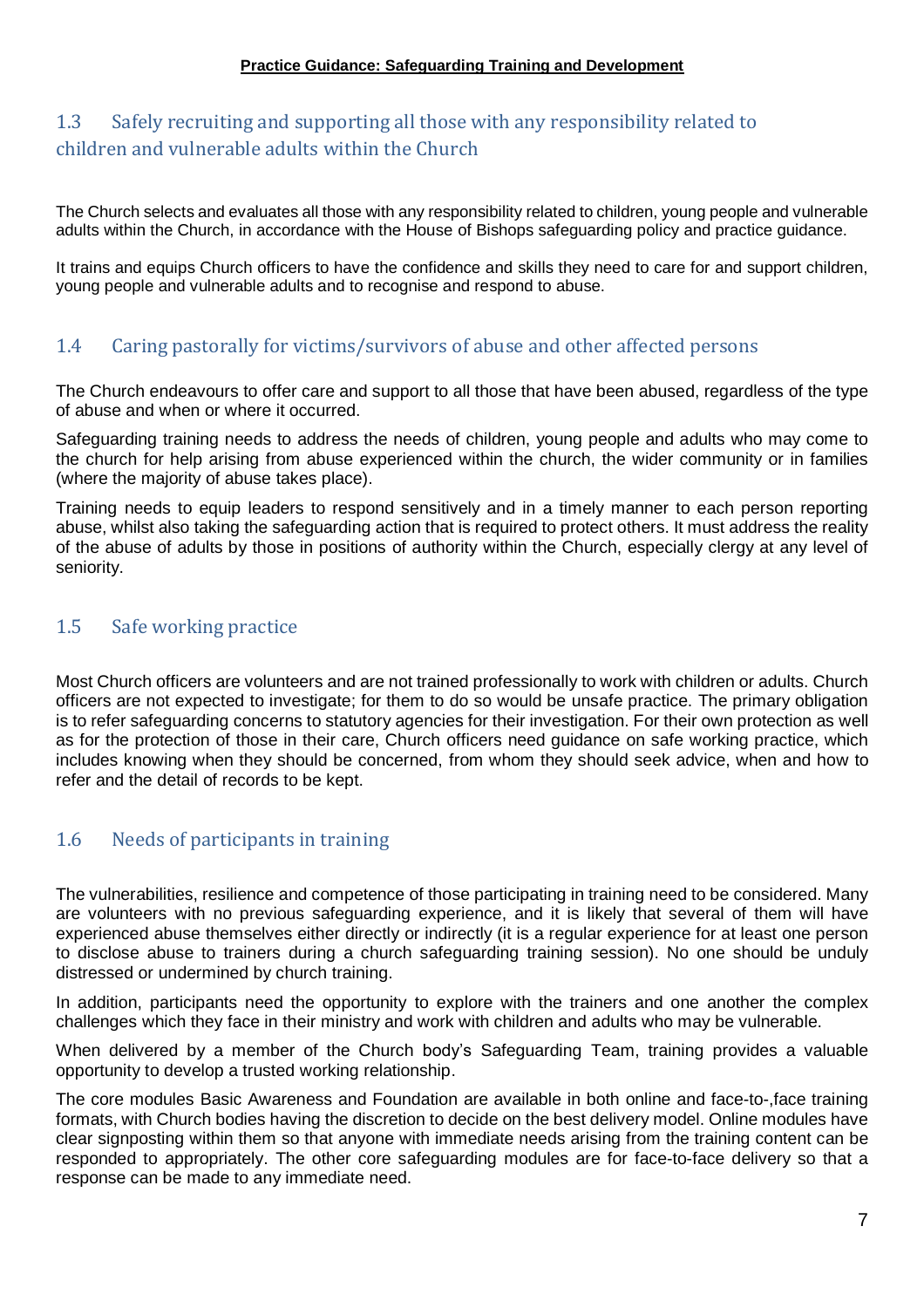Specific versions of the Foundation and Leadership modules have been produced for use in cathedrals and Theological Education Institutions to make the material more relevant for participants undertaking Church officer roles in these settings.

Participants in training are also likely to need some opportunity to reflect on the relationship between safeguarding issues and their faith. The Church is called to lead the way in the development of pastoral services to those affected by abuse and trauma. As disciples of Christ we should seek to be confident in our approach to healing and wholeness. We can enable confidence in the Church's ability to safeguard if we accept our historical failings and openly work to address risk. We should regard robust safeguarding practice guidelines as an essential support to innovative community outreach, adventurous mission and good pastoral ministry. Safeguarding is the framework that provides the safety net for clergy, laity and those being ministered to. We need to accept that there will always be risk but if we build our missional church on a rock of preventing harm to the vulnerable and calling those who abuse to account, then we have a house built on the rock which can weather the storms that may come. Through training we can make safeguarding simple by enabling a local understanding of policy and supporting Church bodies to implement straightforward processes that support the most vulnerable – in doing this, we are faithfully proclaiming the gospel. Through addressing all the above, we will be taking a pro-active approach to safeguarding.

Participants in training may have additional needs which impact on their ability to learn; for example, literacy or sight and/or hearing impairments. Where training is completed online, the format of the material is such that all written content is also available audibly at the click of a button. Face-to-face training should usually be delivered by two people (as explained in section 2.3) in order that appropriate support can be offered. Participants may also wish to bring along a supporter who can assist them with engaging with the materials during the training; this should be arranged in advance of attendance at safeguarding training.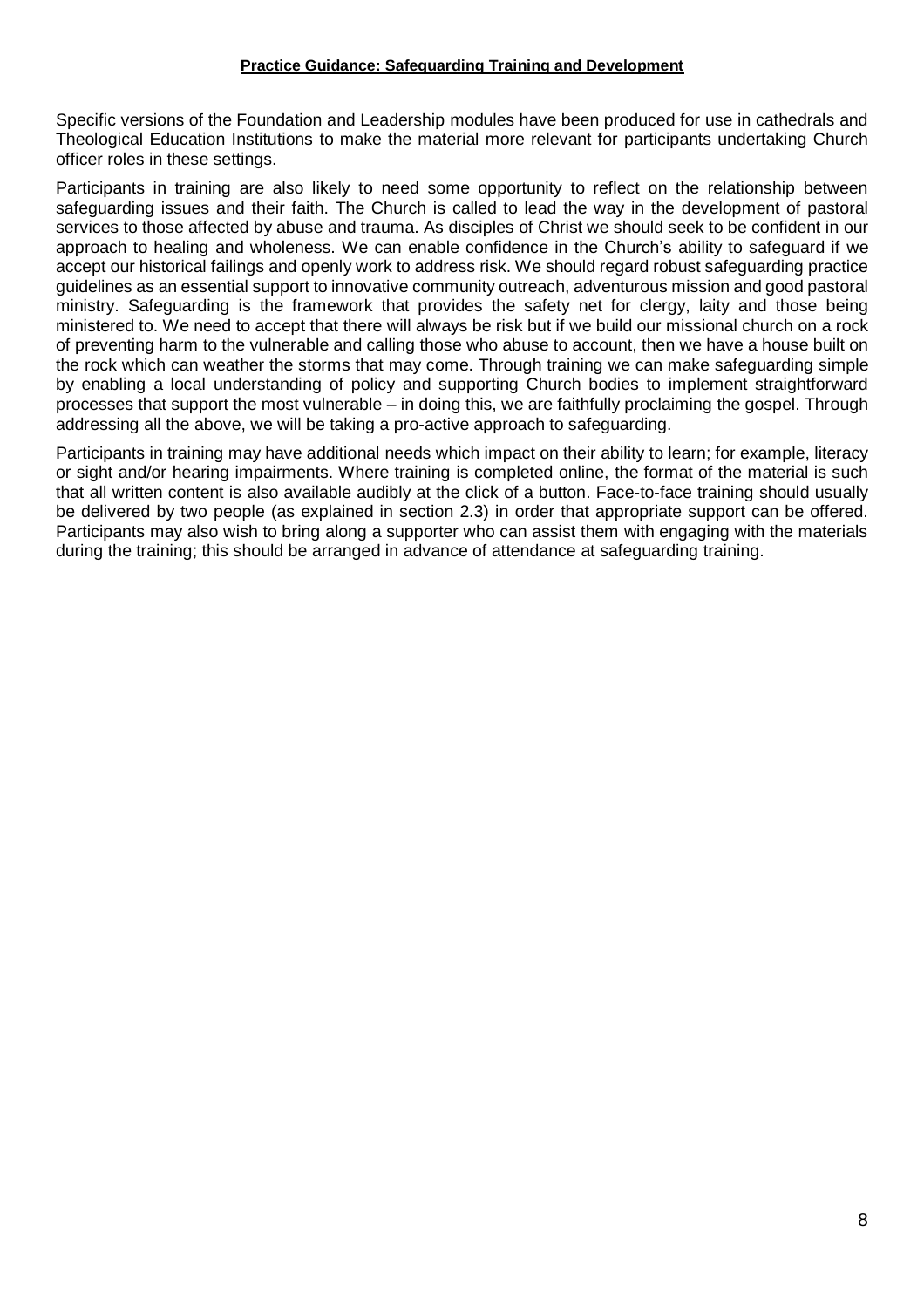# <span id="page-8-0"></span>2: Core safeguarding training

**Safeguarding is everyone's responsibility.** Core safeguarding training modules aim to promote a safer Church across church communities from members of our congregations to our senior leaders. While for some completion of safeguarding training is an expectation as we strive to achieve best practice, for others it is a mandatory requirement for the role that they fulfil.

A modular programme builds core, generic safeguarding training according to role, and through a person's ministry path. The programme also identifies specialist areas of training which will be necessary for some roles dependent on the person's ministry. Refresher training should be completed at a three-yearly interval and will keep knowledge and skills up to date. Refresher training should be undertaken at the highest required level (as per safeguarding training in the statutory sector). For example, a leader of youth work activities who would have been initially required to complete Basic Awareness, Foundation and then Leadership training should be refreshed in the Leadership module only every three years. For those required to attend the Safeguarding for Senior Leadership training in addition to the core modules, refresher training will require the Leadership module to be refreshed in relation to operational safeguarding responsibilities and the Senior Leadership module to be refreshed for the strategic aspects of safeguarding. National training modules will be updated as required by changes in practice and legislation, but certainly at three-yearly intervals to ensure that the content remains relevant.

It is recognised nationally that the effective implementation of this framework depends on adequate resourcing for safeguarding training, including appropriate levels of administrative support.

## <span id="page-8-1"></span>2.1 Elements of safeguarding training

Considering the church context, all training needs to:

- focus on developing healthy safeguarding practice;
- integrate safeguarding training relating to work with children, young people and adults so as broaden knowledge within our church communities;
- equip participants to:
	- o **recognise** what might be a safeguarding concern and the signs and symptoms of abuse;
	- o **respond** well to victims/survivors of abuse and other affected persons as well as those who are the subject of concerns or allegations of abuse and other affected persons;
	- o **record** safeguarding information appropriately, and
	- refer safeguarding concerns on; knowing who they can and should contact, without overloading them with information relevant only to safeguarding professionals;
- include many and varied examples of what abuse can look like, particularly within our church communities;
- be participative in style and content and build on the knowledge base of participants, emphasising the need to work together;
- pay attention to leaders' own vulnerabilities in the caring roles they fulfil, and how they can protect themselves and others by working safely, and
- provide opportunities for participants to relate their learning to their faith and take responsibility for their own development.

## <span id="page-8-2"></span>2.2 Planning for training

The modules provide a framework for safeguarding training strategies. Each Church body should complete a training needs analysis on an annual basis to capture the numbers of people requiring training; these should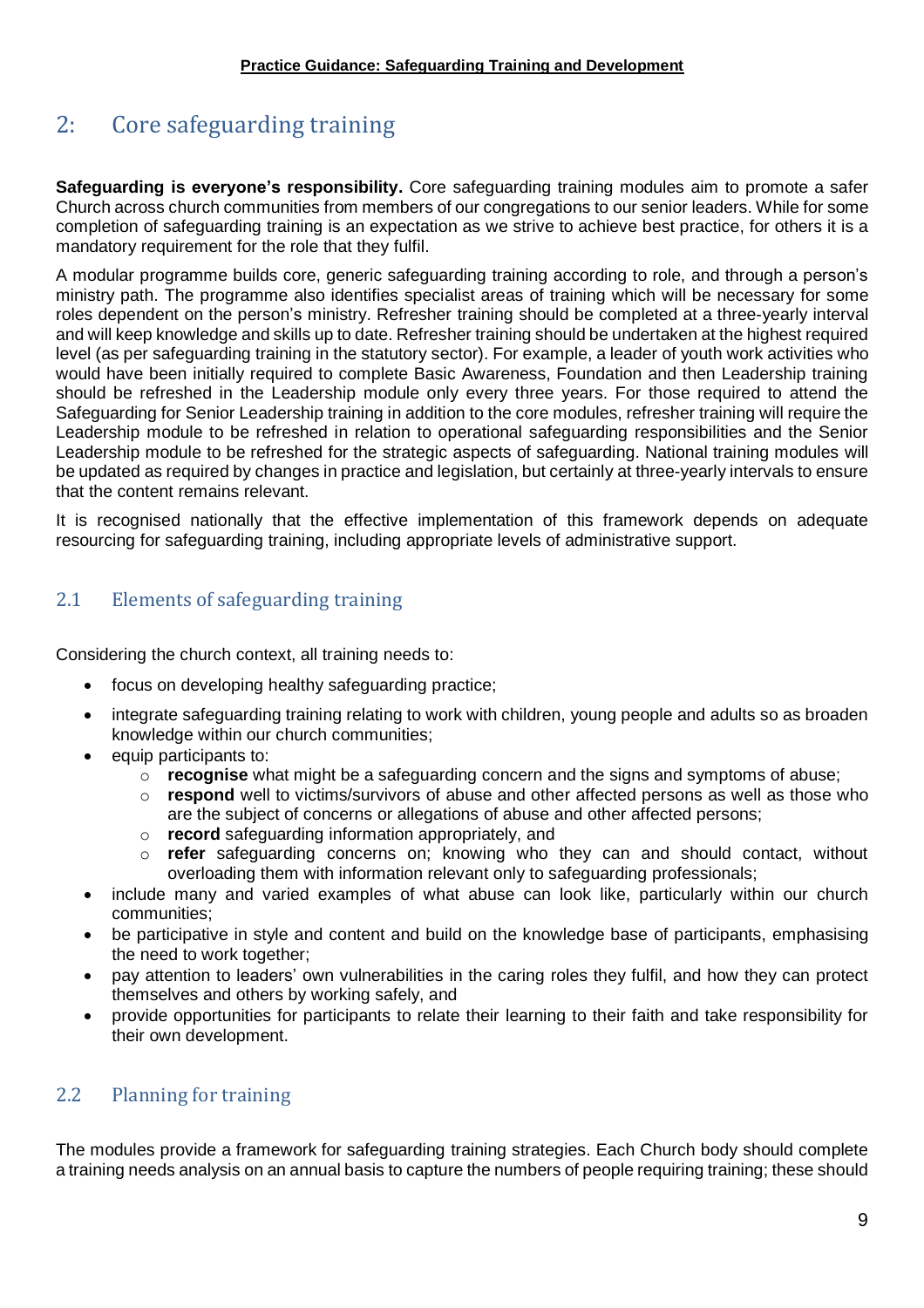then be sent to the Safeguarding Advisor<sup>8</sup> for the Church body in order that the wider training strategy can be developed and enough training opportunities and resources provided to meet the assessed levels of need. Appendix 1 provides a template for a Parish Training Needs Analysis to be completed by the Parish Safeguarding Officer and sent to the Diocesan Safeguarding Team. This template can be adapted for other Church bodies such as cathedrals, religious communities and Theological Education Institutions for their training needs to be shared with the diocese and contribute to the wider diocesan training plan. Appendix 2 provides a template for a Diocesan Safeguarding Training Strategy. Each module has key learning aims and objectives (see Appendix 3, 'Module Learning Aims and Objectives'). Training modules are portable across Church bodies.

## <span id="page-9-0"></span>2.3 Delivery of training

 $\overline{a}$ 

Safeguarding training must be delivered by experienced and skilled trainers who understand the statutory requirements of safeguarding children and adults and how these are provided in the church context. Not all Safeguarding Advisors will have training skills; if they do not deliver training directly, they must ensure that they do provide, or co-ordinate the provision of, training on safeguarding matters, as per their regulated responsibilities. 9

The core modules designed for face-to-face participative learning should be delivered to groups of ideally a maximum of 30. The Basic Awareness and Foundation modules are available for online delivery via elearning resources, with the option of delivering the material face to face where preferred or required. Further online learning opportunities will be explored for other modules, particularly the specialist modules, where this would facilitate implementation.

Every face-to-face training session should be facilitated by two people: either two trainers, or one trainer and one experienced and skilled co-worker, in order that the needs of participants can be fully addressed. Best practice would be for safeguarding training to be delivered jointly by a Safeguarding Advisor and a member of clergy. It is widely acknowledged that Church safeguarding training often provides a safe enough environment for survivors of abuse to disclose their own personal experiences; it is therefore vital that trainers are not working in isolation in order to ensure that an appropriate response can be made to those who do disclose during a training session while still enabling the training session to proceed. It is acknowledged, however, that it may not always be possible or necessary for two people to facilitate the full length of the training. Therefore, it is accepted that an experienced trainer can deliver training alone with the agreement of a Safeguarding Advisor to attend part of the course; where sessions are delivered solely by a single trainer without frontline safeguarding experience in a church context a Safeguarding Advisor **must** be present for a time to answer questions relating to case studies or specialist questions.

For consistency of delivery and content, national training modules will be rolled out by the National Safeguarding Team by way of regional sessions. Church bodies will be asked to identify trainers for training by the National Safeguarding Team. After the roll-out sessions additional training for trainers will not be provided by the National Safeguarding Team and it will become the responsibility of Church bodies to train any additional trainers. However, training support visits will be offered at regular intervals by the National Safeguarding Training and Development Managers.

In the different Church bodies consideration should be given to the best model to deliver training. In some contexts, training could be delivered across parishes, deaneries or mission units utilising volunteer trainers and officially commissioning them where appropriate. Cathedrals, religious communities and Theological Education Institutions should consider, together with the dioceses, the best methods for ensuring that all relevant Church officers are engaged in the appropriate level of safeguarding training, either by delivering independently or by sharing resources. Arrangements between Church bodies should be agreed and

<sup>&</sup>lt;sup>8</sup> This is the term used throughout this guidance to describe those undertaking the role of Diocesan Safeguarding Advisor, Cathedral Safeguarding Advisor, Provincial Safeguarding Advisor, Theological Education Institution Safeguarding Lead and Religious Community Safeguarding Lead.

<sup>9</sup> See section 4 paragraph 1a-o of the [Diocesan Safeguarding Advisors Regulations 2016.](https://www.churchofengland.org/sites/default/files/2017-10/dsa-regulations-as-amended-2017.pdf)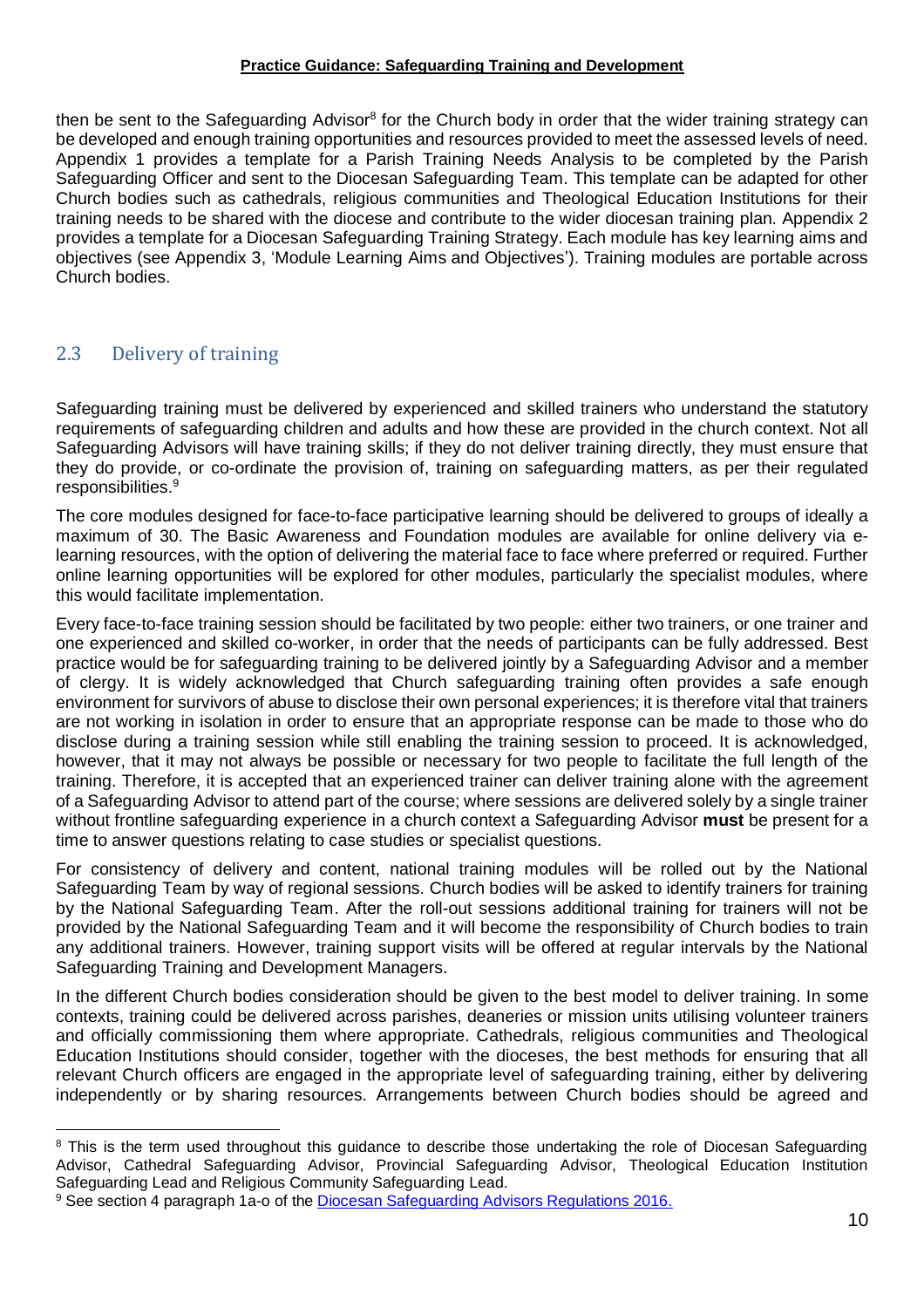monitored by those involved to ensure that they are meeting identified needs, as an example of how such arrangements might be formalised a template for a memorandum of understanding is provided at Appendix 4.

Where volunteers are recruited for training delivery it is essential that they are provided with full training by the Diocesan Safeguarding Team in training delivery principles and the module materials. Ongoing oversight and support should be offered to volunteer trainers to ensure that they are resourced for the important work they are undertaking and that training standards are maintained – oversight and support may include observations of training delivery.

In the diocesan context there is an expectation that the increased national training resource will be matched by an increased diocesan resource, and that safeguarding training for clergy should be integrated with Initial Ministerial Education Phase 2 and Continuing Ministerial Development.

The National Safeguarding Team will work with the Ministry Division and others to develop the potential for 'blended learning'; this will be achieved through the online training portal to support face-to-face training. The online portal will house a resource bank of training materials, exercises and case studies to be available for download, some module materials to be accessed prior to face-to-face sessions, opportunities for personal reflection post courses and an online discussion forum.<sup>10</sup>

## <span id="page-10-0"></span>2.4 Flexibility of delivery

 $\overline{a}$ 

Core material will be provided for each module, and trainers' notes and training for trainers will be included. The national modules as released are the 'national minimum standard' and should be used as the skeleton around which Church bodies build their modules for local delivery in order to ensure there is a consistent minimum level of training being delivered across the Church of England. These base materials should and can be supplemented with locally relevant resources, case studies, exercises, etc. to bring the training to life for the participants at each course delivered.

Flexibility in delivery is encouraged in several ways:

- to maximise resources and ensure consistency of practice. For example: dioceses, cathedrals or Theological Education Institutions may wish to consider joint appointments of safeguarding training officers or sharing resources;
- to make material specific for the needs, demands, culture and location of the participant group, with the avoidance where possible of repetition for those who have already completed other modules. For example; the Foundation module may be delivered specifically to a group of youth work helpers and therefore the case study and video material within the module could be altered for that group to ensure that the examples used are specific to the context in which attendees are working;
- to use a range of teaching and learning styles which build on the strengths, knowledge and skills of the trainers and the needs of the participants;
- to combine modules to reflect local priorities, needs and resources. For example, specialist modules could be combined with core modules to reduce the requirements on participants to attend – the specialist module materials will contain extensive material in order to train those requiring the most in-depth knowledge; where groups require only an awareness of the specialist area the specialist material could be condensed in order to cover key messages within a core module. This is now the case with the Safer Recruitment specialist material, which is available in its full format as an online training resource for those requiring detailed knowledge of safer recruitment processes. The key messages for wider dissemination have been included within the Leadership core module;
- to time and space training opportunities in the best way possible to achieve maximum engagement. For example, the Foundation module could be delivered in a morning session, with participants then

 $10$  Some aspects of the online training portal are operational. Others are in development for roll-out as soon as possible. The training portal can be accessed at:<https://safeguardingtraining.cofeportal.org/>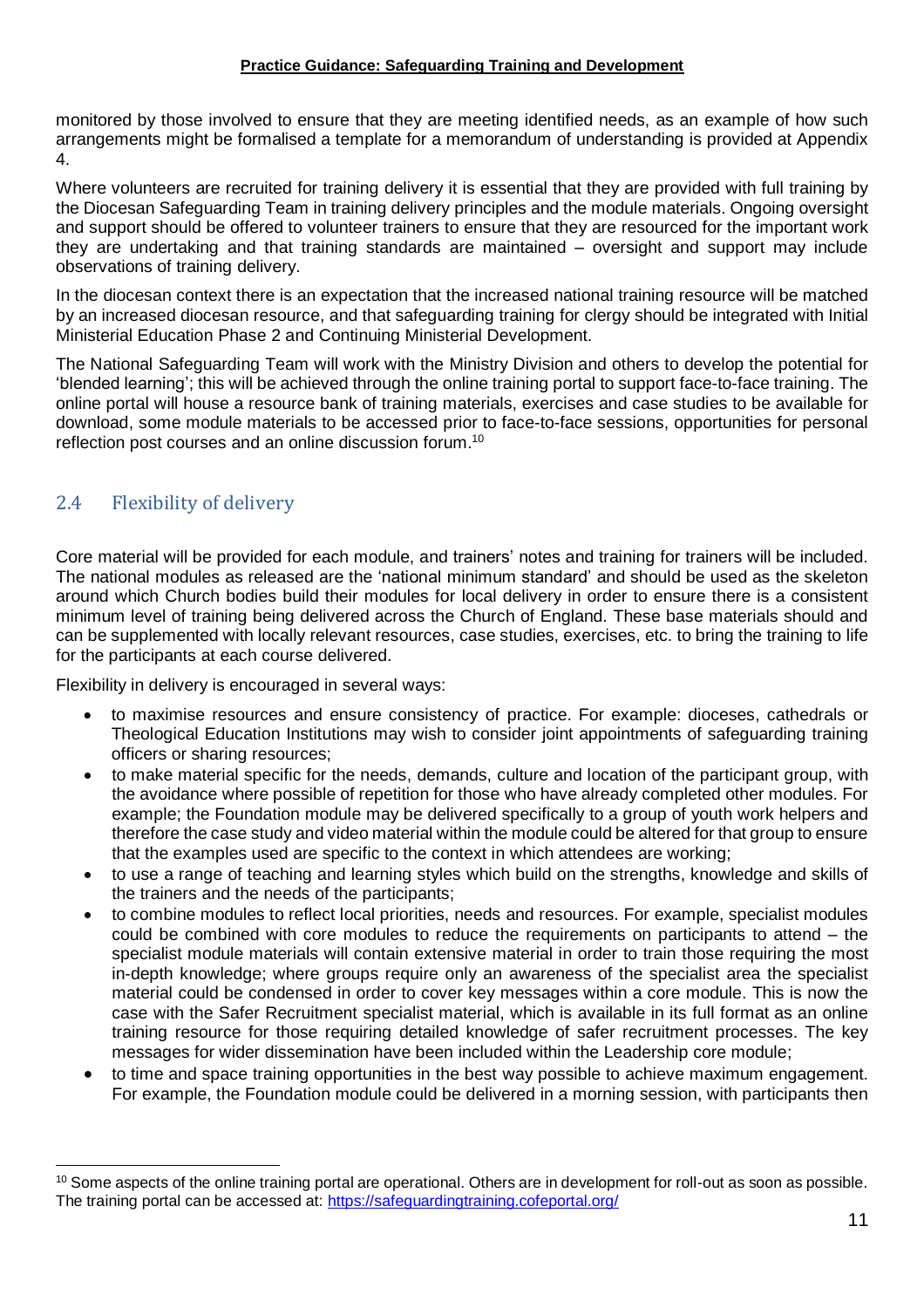being given an extended break in which to consider the pre-course material for the Leadership module prior to attending Leadership training later the same day.

#### <span id="page-11-0"></span>2.5 Core safeguarding modules

The diagram below shows the expectations and requirements for attendance at core safeguarding training modules. Modules to be completed are dependent on the role that the person requiring training undertakes in relation to their involvement with children, young people and vulnerable adults. Those who hold positions of responsibility for activities undertaken with children, young people and/or vulnerable adults will require more in-depth training than those who assist in the running of activities. For example, the person in charge of a youth group will require training to Leadership level (previously C2) whereas a volunteer who is acting as an additional adult at a youth group session, but is never the leader of the activity, would require training to Foundation (previously C1) level.

Where training is 'recommended', it is not compulsory. However, where training is required those modules are mandatory requirements. The requirements and expectations of training have been set based on the functions and levels of responsibility and/or leadership of the roles listed.

All dioceses who continue to use their own e-learning resources will be requested to supply data on the numbers of completions of e-learning to the National Safeguarding Team annually and to adopt the National Safeguarding Team policy of e-learning being completed as a pre-requisite for attendance at any other core training module.

No accreditation is given against the core safeguarding training modules for prior learning. This is due to church core safeguarding training modules situating safeguarding practice within the unique context of the church and providing participants with the opportunity to relate their learning to their faith. The exception to this is where prior safeguarding training has been completed under the training framework of The Methodist Church (either Foundation or Advanced Modules), as safeguarding training completed under this framework has been viewed by the National Safeguarding Team and judged to be equivalent to the Foundation and Leadership training offered by the Church of England. Safeguarding training may be delivered ecumenically between the Church of England and The Methodist Church where it is appropriate or necessary to do so. Those who have completed prior learning elsewhere but whom are in senior staff roles within the Church of England would still be required to complete the Senior Staff Training module.

Where prior learning has been completed in relation to the specialist modules, the Diocesan Bishop/Dean, in consultation with the Safeguarding Advisor, will be able to exercise discretion in giving accreditation for prior learning. For example, where a person requires training in safer recruitment but has completed an employment-based safer recruitment training package within the last 12 months this may be considered enough for them in fulfilling their Church-related responsibilities and discretion may be used.

There may be some extenuating circumstances in which a degree of discretion in implementing the requirements for training may be required, for example with clergy who because of infirmity never exercise their Permission to Officiate (PtO) but retain the permission. If the PtO is being exercised – no matter how limited the circumstances – there remains a requirement for training but it may be that Foundation is a more appropriate level than Leadership. **The Bishop/Dean should seek the advice of the Safeguarding Advisor in all cases prior to giving any exemption from attendance at safeguarding training, and in all cases bespoke training packages should be considered for those individuals, with exemption from training being the last resort.** Where such discretion is exercised, the Bishop/Dean should record it in the Blue File of any clergyperson or the appropriate record of Lay Ministers. An example proforma for the recording of such an exemption is provided at Appendix 5. The decision to provide exemption from training should be reviewed each time a three-yearly refresher is due and data relating to exemptions given from training should be included in the training report provided to the Diocesan Safeguarding Advisory Panel.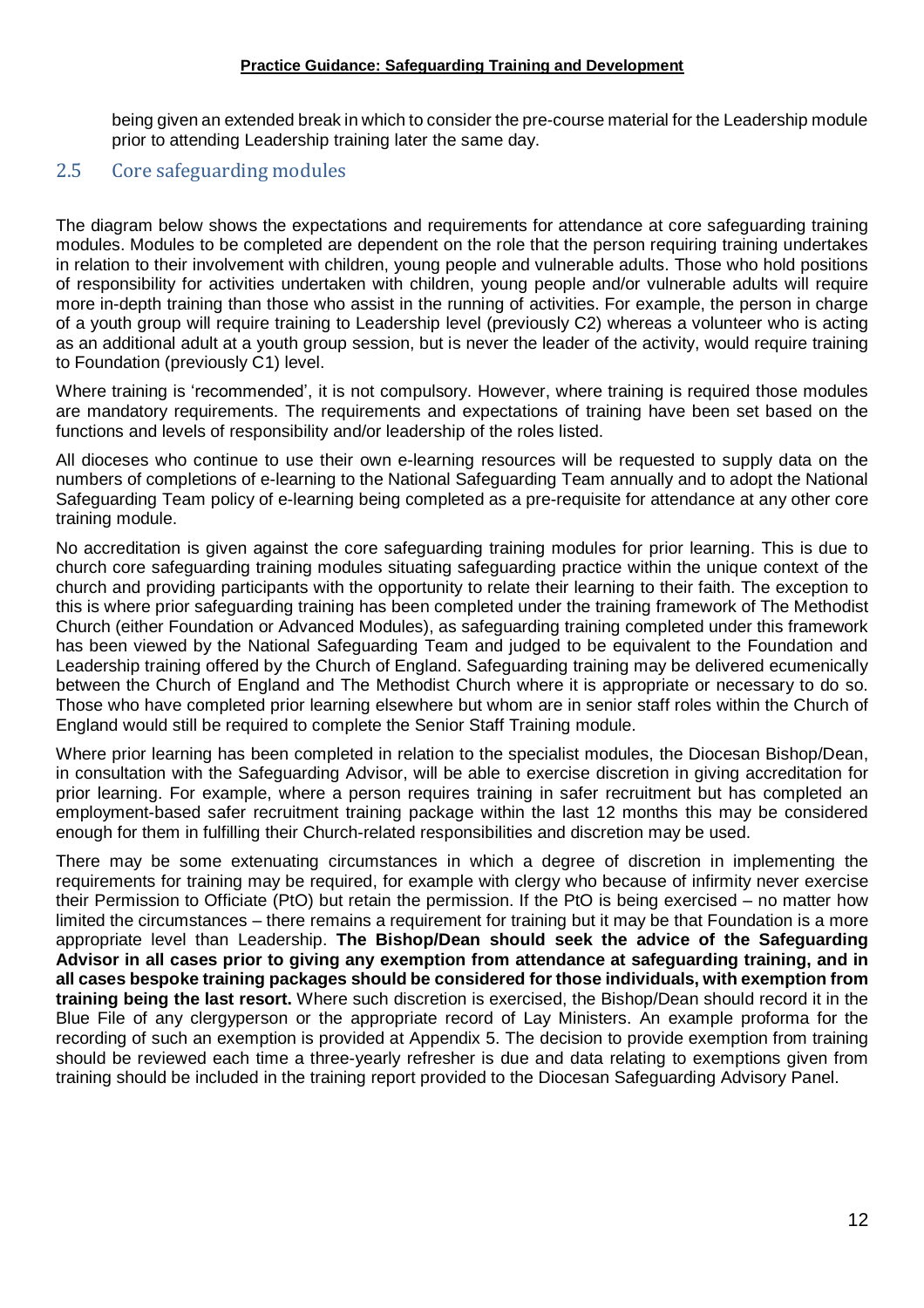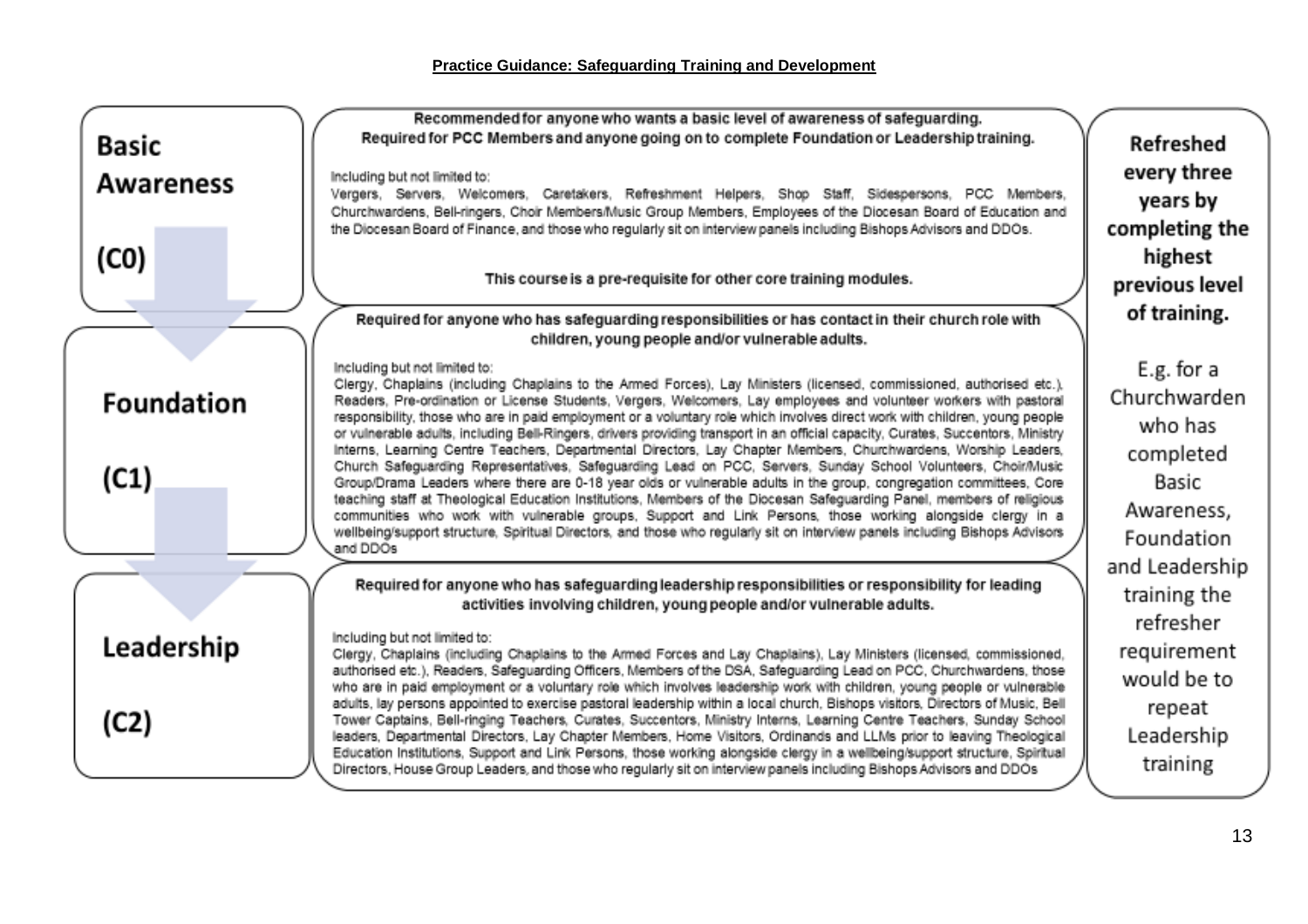In addition to these modular elements of safeguarding training there is one additional core safeguarding training module for clergy and senior leaders:



#### Example pathway of progression through safeguarding training:

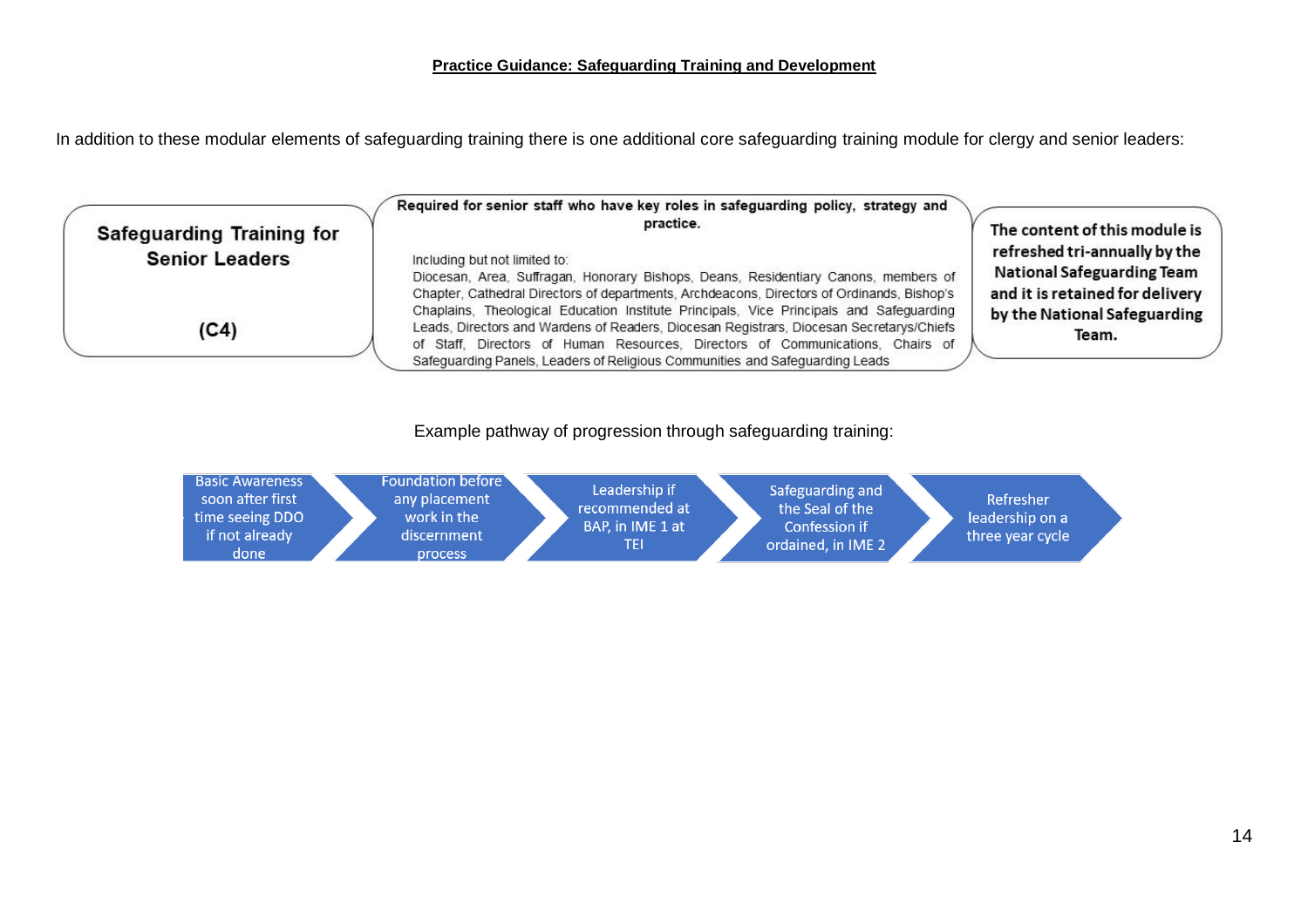#### <span id="page-14-0"></span>2.6 Revised Training and Development Framework Transition Arrangements

This revised version of the Training and Development Framework is to be published in July 2019; it is, however, noted that Church bodies have completed their annual training plans for at least a significant part of 2019. Therefore, it is proposed that Church bodies transition to this new framework at the end of their 2019 training plan or in January 2020, whichever is sooner.

Priority should be given to ensuring that the core training modules are delivered to all those who require them, with specialist modules following thereafter in order to their release.

Future reviews of the framework will then follow this pattern of being published in the summer of the year before they are expected to be implemented, and so the next review will be undertaken and published in summer 2022 with the expectation that any changes included are implemented within 2023 training plans.

| <b>Current Training</b>                                                                               | <b>Revised</b>                                                                                                                                                                                                                                                                                | <b>Refresh</b>                                                                                                                                                                                                                              | <b>Interim</b>                                                                                                                                                                                                                            | <b>Timescale</b>                                                                                                                                                       |
|-------------------------------------------------------------------------------------------------------|-----------------------------------------------------------------------------------------------------------------------------------------------------------------------------------------------------------------------------------------------------------------------------------------------|---------------------------------------------------------------------------------------------------------------------------------------------------------------------------------------------------------------------------------------------|-------------------------------------------------------------------------------------------------------------------------------------------------------------------------------------------------------------------------------------------|------------------------------------------------------------------------------------------------------------------------------------------------------------------------|
| <b>Module</b>                                                                                         | arrangement                                                                                                                                                                                                                                                                                   | arrangements                                                                                                                                                                                                                                | arrangements                                                                                                                                                                                                                              |                                                                                                                                                                        |
| <b>Basic Awareness</b><br>(C <sub>0</sub> )                                                           | Requirements<br>for<br>completion as before,<br>revised material to be<br>released 2019                                                                                                                                                                                                       | As before                                                                                                                                                                                                                                   | None                                                                                                                                                                                                                                      | <b>New</b><br>material<br>available May 2019<br>onwards                                                                                                                |
| Foundation<br>(previously C1)                                                                         | Requirements<br>for<br>completion as before,<br>revised material to be<br>released 2019                                                                                                                                                                                                       | Complete<br>revised<br>version<br>(either<br>online or face to<br>face)                                                                                                                                                                     | Continue<br>with<br>existing<br>bookings                                                                                                                                                                                                  | <b>New</b><br>materials<br>available July 2019<br>onwards                                                                                                              |
| Leadership<br>(previously C2)                                                                         | Requirements<br>for<br>completion as before,<br>revised material to be<br>released 2019                                                                                                                                                                                                       | Complete<br>revised<br>version                                                                                                                                                                                                              | Continue<br>with<br>existing<br>bookings                                                                                                                                                                                                  | materials<br><b>New</b><br>available July 2019<br>onwards                                                                                                              |
| Foundation<br>and<br>Leadership<br>for<br>Clergy<br>and<br>Lay<br><b>Ministers</b><br>(previously C3) | No longer available. All<br>those<br>holding<br>a<br>license,<br>commission,<br>authorisation<br>or<br>permission to officiate<br>from<br>Bishop,<br>a<br>whether ordained or<br>complete<br>lay,<br>to<br>Foundation<br>and<br>Leadership<br>modules<br>under<br>revised<br>the<br>framework | For those requiring<br>this level of training<br>refresher should be<br>completed<br>using<br>Leadership training                                                                                                                           | Continue<br>with<br>existing<br>bookings for C3<br>courses until the<br>end of training<br>2019/<br>plan<br>2020,<br>January<br>whichever<br>is<br>Then<br>sooner.<br>move to offering<br>only<br>Foundation and<br>Leadership<br>courses | Revised<br>Foundation<br>and<br>Leadership<br>materials<br>to<br>be<br>released July 2019                                                                              |
| Safeguarding<br>Training for Senior<br>Leaders<br>(previously C4)                                     | Requirements<br>for<br>completion as before,<br>revised material to be<br>delivered in the next<br>wave during 2020 and<br>2021                                                                                                                                                               | Prior to senior staff<br>attending<br>this<br>module it should be<br>ensured that they<br>have<br>up-to-date<br>Leadership training<br>every time. Senior<br>staff<br>module<br>is.<br>refreshed<br>on<br>$\mathbf a$<br>three-yearly basis | with<br>Continue<br>existing<br>bookings                                                                                                                                                                                                  | Senior staff training<br>is to be revised for<br>2020/21 roll-out to<br>focus on Managing<br>Complex<br>Cases<br>Repairing<br>and<br>Faith<br>Fractured<br>Communities |
| Refresher Training<br>(previously C5)                                                                 | Module<br>C <sub>5</sub><br>to<br>be<br>removed<br>from<br>the<br>framework                                                                                                                                                                                                                   | The<br>refresher<br>requirement is for<br>the highest level of<br>training<br>previously<br>completed<br>to<br>be                                                                                                                           | Continue with C5<br>bookings already<br>made until the<br>end of training<br>plan<br>2019/                                                                                                                                                |                                                                                                                                                                        |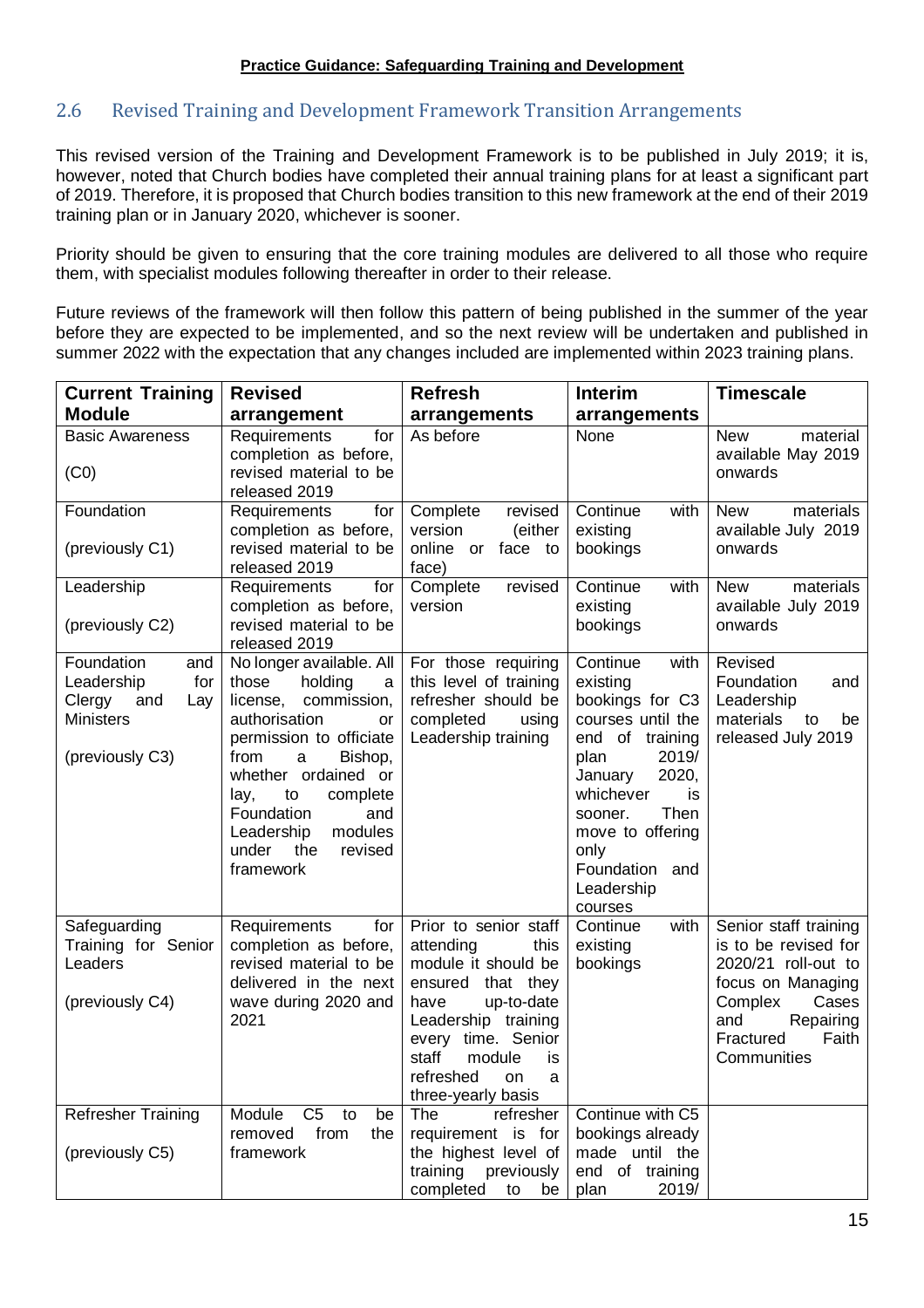| repeated. For those<br>required to attend<br>the Safeguarding | 2020,<br>January<br>whichever<br>is<br>Then<br>sooner.   |  |
|---------------------------------------------------------------|----------------------------------------------------------|--|
| Senior  <br>for<br>Leadership training<br>in addition to the  | move to offering<br>only<br>Foundation and<br>Leadership |  |
| core modules<br>refresher training<br>will require<br>the     | courses                                                  |  |
| Leadership module<br>to be refreshed in<br>relation<br>to     |                                                          |  |
| operational<br>safeguarding<br>responsibilities and           |                                                          |  |
| Senior<br>the<br>Leadership module<br>to be refreshed for     |                                                          |  |
| the<br>strategic<br>οf<br>aspects                             |                                                          |  |
| safeguarding                                                  |                                                          |  |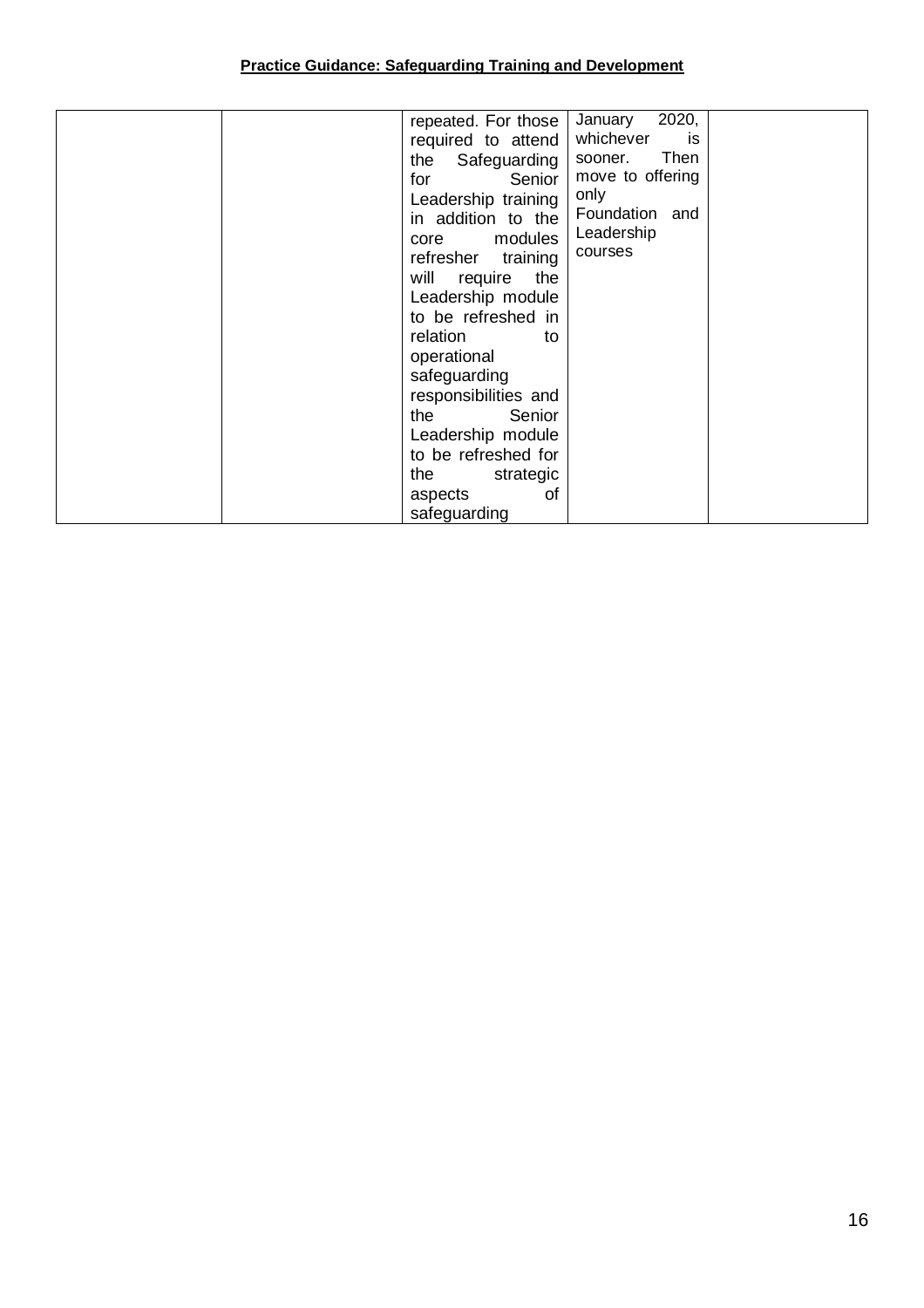# <span id="page-16-0"></span>3. Specialist safeguarding modules

While the core modules provide the essential training necessary to recognise, respond, record and refer safeguarding concerns, further training in specialist areas will also be needed. Beyond the requirements of core safeguarding training, specialist modules – covering a range of subject areas – have been and are being developed to complement the core modules.<sup>11</sup> Church officers, and particularly those in leadership positions, will need training in these specialist areas.

The table below shows current specialist modules and their outline content and highlights future planned modules. It also identifies required (essential) and recommended (best practice) attendees.

| <b>Module</b>                                                                                                                                                                                                                         | <b>Delivery</b>                                                                                                                                                                                                                                                       | <b>Required (Essential)</b>                                                                                                                                                                                                                                                                                                                                                                                                  | <b>Recommended</b><br>(Best practice)                                                                                                                                                                         |
|---------------------------------------------------------------------------------------------------------------------------------------------------------------------------------------------------------------------------------------|-----------------------------------------------------------------------------------------------------------------------------------------------------------------------------------------------------------------------------------------------------------------------|------------------------------------------------------------------------------------------------------------------------------------------------------------------------------------------------------------------------------------------------------------------------------------------------------------------------------------------------------------------------------------------------------------------------------|---------------------------------------------------------------------------------------------------------------------------------------------------------------------------------------------------------------|
| <b>Safer Recruitment</b><br>Explores the scope of<br>safer recruitment<br>procedures in the<br>church context for all<br>paid staff and<br>volunteers with children,<br>young people and<br>vulnerable adults                         | Key messages<br>applicable to all in<br>relation to safer<br>recruitment are<br>included in the<br>Leadership module<br>More specialist detail<br>in relation to safer<br>recruitment is<br>included in the online<br>module to be rolled<br>out in September<br>2019 | Those with responsibility<br>$\bullet$<br>for administering DBS<br>Those with recruitment<br>$\bullet$<br>responsibilities (for<br>example designated<br>members of PCCs or<br>members of staff who<br>regularly sit on interview<br>panels) including Bishops<br><b>Advisors and DDOs</b><br>Senior staff <sup>12</sup> where they<br>$\bullet$<br>are involved in recruitment<br><b>Safeguarding Officers</b><br>$\bullet$ | Anyone involved in<br>$\bullet$<br>the recruitment of<br>Church officers,<br>paid and unpaid,<br>ordained and lay                                                                                             |
|                                                                                                                                                                                                                                       | Previously released<br>face-to-face materials<br>remain available                                                                                                                                                                                                     |                                                                                                                                                                                                                                                                                                                                                                                                                              |                                                                                                                                                                                                               |
| Raising awareness of<br><b>Domestic Violence</b><br>and Abuse<br>Examines<br>issues<br>domestic<br>relating<br>to<br>especially<br>for<br>abuse,<br>vulnerable groups and<br>children and how the<br>Church<br>can<br>respond<br>well | Previously released<br>face-to-face training<br>materials remain<br>available                                                                                                                                                                                         | Anyone holding the<br>$\bullet$<br>Bishop's licence,<br>commission, authorisation<br>or PtO<br><b>Spiritual Directors</b><br>$\bullet$<br><b>Bishops Visitors</b><br>$\bullet$<br><b>Pastoral Visitors</b><br>$\bullet$<br><b>Safeguarding Officers</b>                                                                                                                                                                      | Senior staff teams<br>$\bullet$<br>Churchwardens<br>$\bullet$<br>Leaders of<br>$\bullet$<br>children/adult's<br>activities<br><b>Youth Workers</b><br>$\bullet$<br>Others as relevant<br>$\bullet$<br>to role |

 $\overline{a}$ <sup>11</sup> Development and release of specialist training modules is dependent upon House of Bishops approval of accompanying policy and practice guidance. Therefore, specialist modules will be released over a period.

<sup>&</sup>lt;sup>12</sup> Senior staff is a generic term used to describe the following roles: Diocesan, Area, Suffragan, Honorary Bishops, Deans, Residentiary Canons, Archdeacons, Directors of Ordinands, Bishop's Chaplains, Theological Education Institution Principals, Vice Principalsand Safeguarding Leads, Directors and Wardens of Readers, Diocesan Registrars, Diocesan Secretaries/Chiefs of Staff, Directors of Human Resources, Directors of Communications, Chairs of Safeguarding Panels, Leaders of Religious Communities and Safeguarding Leads.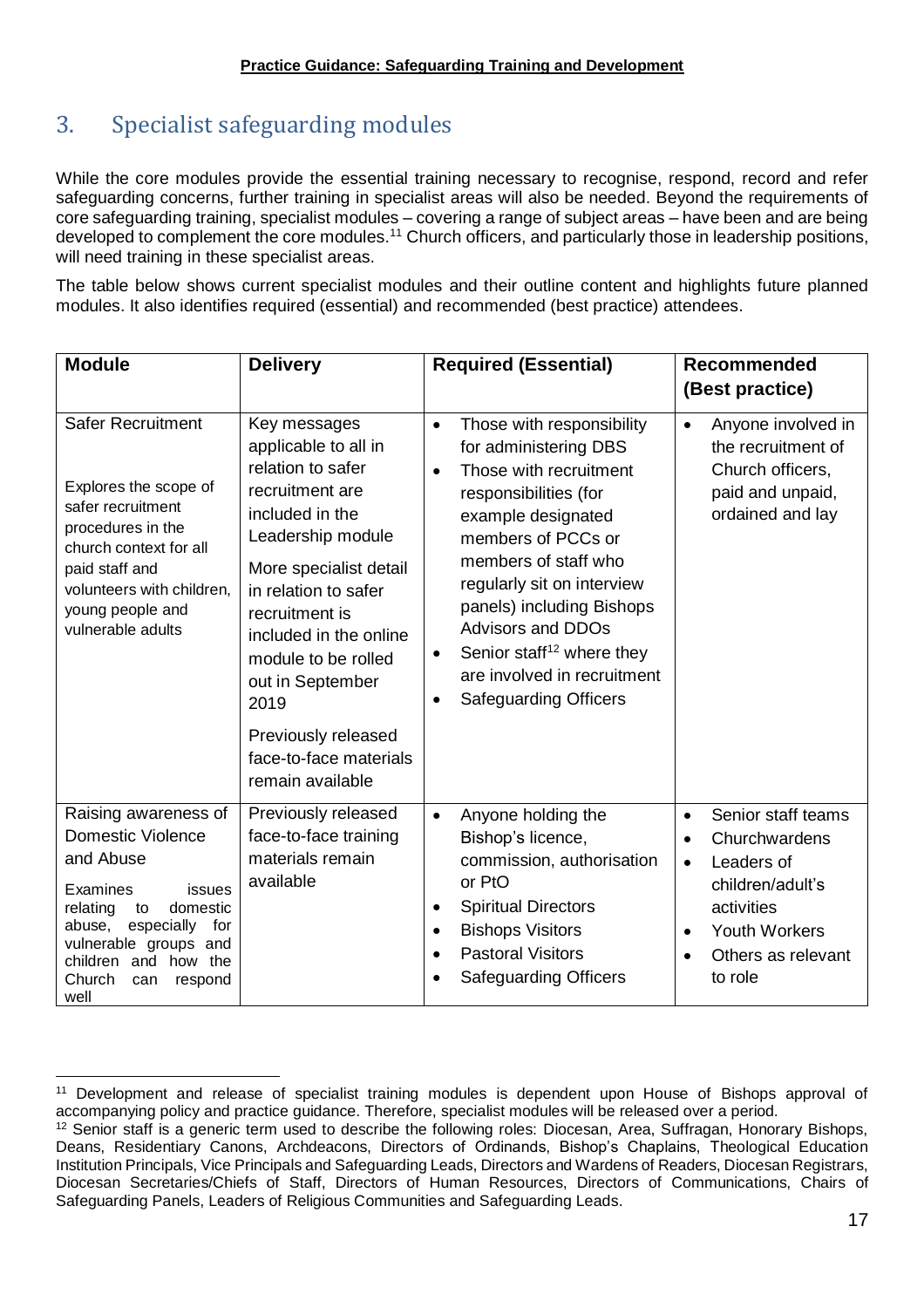| Grooming, sexual<br>abuse, responding to<br>survivors<br><b>Examines issues</b><br>relating to grooming<br>and sexual abuse, and<br>how the Church can<br>respond well. | Face-to-face training<br>module - planned for<br>development<br>alongside the<br>'Responding to<br><b>Sexual Abuse</b><br>Practice Guidance'<br>(2019), release in<br>2020.                                                                                                                                           | $\bullet$ | To be determined                                                                                                                                                                            |           | To be determined |
|-------------------------------------------------------------------------------------------------------------------------------------------------------------------------|-----------------------------------------------------------------------------------------------------------------------------------------------------------------------------------------------------------------------------------------------------------------------------------------------------------------------|-----------|---------------------------------------------------------------------------------------------------------------------------------------------------------------------------------------------|-----------|------------------|
| Emotional/<br>psychological abuse<br>- to include spiritual<br>abuse and healthy<br>Christian cultures                                                                  | Face-to-face training<br>module - dependent<br>upon practice<br>guidance currently in<br>development.                                                                                                                                                                                                                 | $\bullet$ | To be determined                                                                                                                                                                            | $\bullet$ | To be determined |
| The Ministry of<br><b>Reconciliation (The</b><br>Seal of the<br>Confessional)                                                                                           | This module should<br>be delivered by a<br>member of clergy with<br>relevant experience in<br>consultation or<br>directly with a<br>member of the<br>Diocesan<br>Safeguarding Team.<br>Specific training will<br>be given to both the<br>appointed<br>clergyperson and<br>Diocesan<br>Safeguarding<br>Advisor/Trainer | $\bullet$ | This module will be<br>mandatory for all clergy<br>within IME 2 and those<br>who currently 'regularly<br>practise' this ministry.<br>More details will follow<br>regarding the requirements |           | To be determined |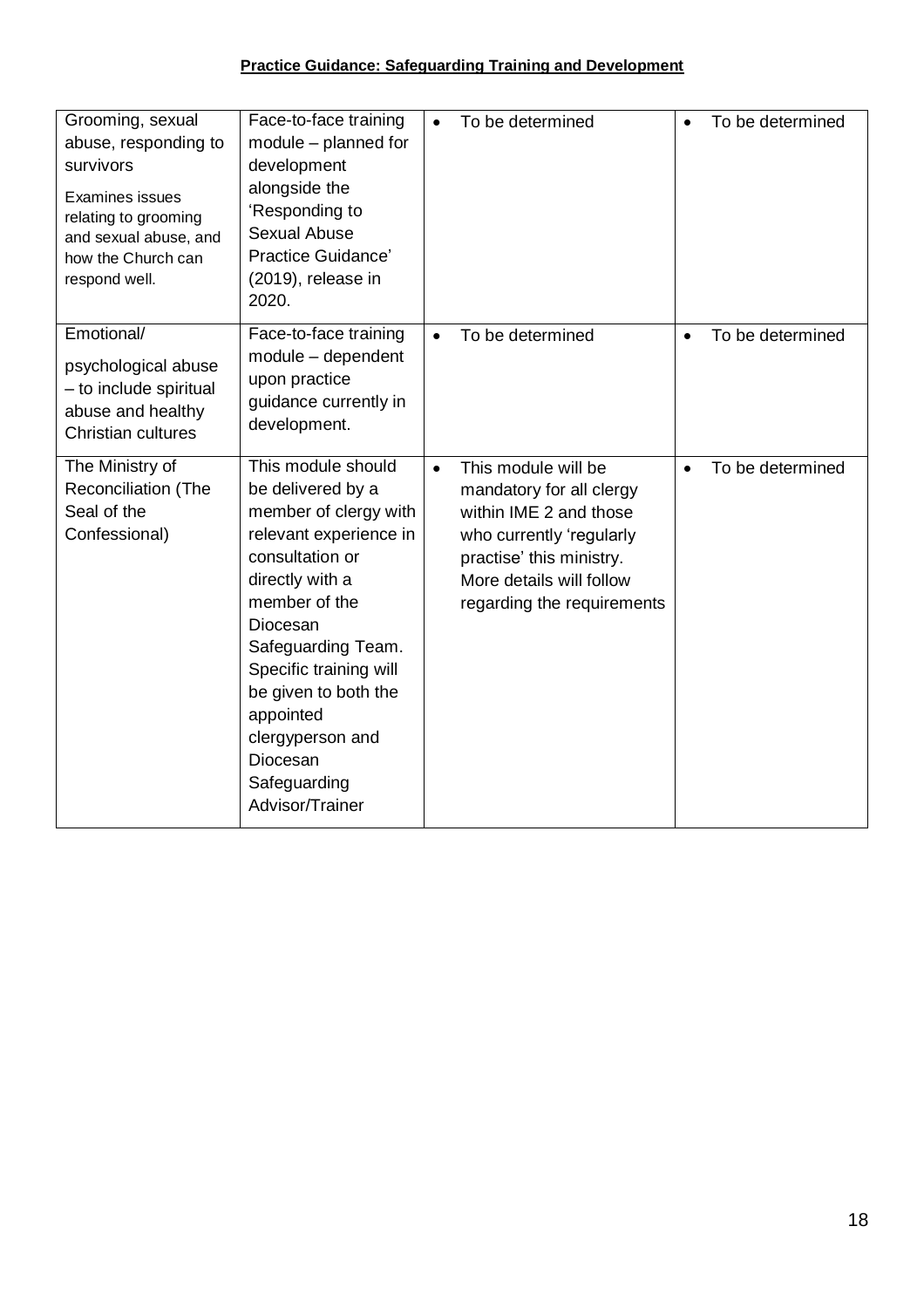# <span id="page-18-0"></span>4. Monitoring of delivery and learning

## <span id="page-18-1"></span>4.1 Monitoring attendance and engagement

Attendance at training needs to be recorded consistently and accurately to ensure that **all** those requiring training have a training record. These training records will enable refresher training cycles to be identified and will facilitate monitoring and quality assurance of training.

For clergy this record of training will be included in their personal file ('Blue File'), and transferred from diocese to diocese throughout their ministry, with safeguarding training information included by the Bishop in the Clergy Current Status Letter (CCSL).<sup>13</sup> Paragraph 37 of the Personal Files Relating to Clergy Guidance, 2018 edition, states 'A record of a cleric's safeguarding training must be retained on the personal file, including the exact nature of the training, the date the training was received and who provided the training.' Details of safeguarding attendance must be passed from the Safeguarding Team to the Bishop's office to ensure that clergy files can be kept up to date.

Where participants in training do not engage or are deliberately difficult or disruptive the trainers are responsible for ensuring this behaviour is not accepted. Anyone attending training who fails to participate or engage should be spoken to by the trainers to ascertain if there are specific reasons for this. Where there are justifiable reasons for a person not participating or engaging the person should be offered support or guidance including signposting to appropriate agencies/people and be offered the opportunity to complete their training later. For those who do not have justifiable reasons it will be necessary and appropriate to report their non-participation or disengagement to their supervisor or manager; for clergy the Diocesan Bishop should be informed. Those who do not participate or engage in safeguarding training should not be issued with a certificate of participation and should be requested to repeat the training later.

## <span id="page-18-2"></span>4.2 Monitoring the quality and delivery of training

The aim of the National Safeguarding Training and Development Framework is to ensure that all Church officers are trained and supported in all aspects of safeguarding relevant to their role in order to develop and maintain the necessary knowledge, attitude and skills to safeguard and protect children, young people and vulnerable adults.

To ensure consistency of quality and delivery of the framework at national level, a quality assurance system for training will be embedded into the annual diocesan self-assessment by the National Safeguarding Team. The information supplied within the self-assessment return will then inform further enquiries of an audit/monitoring nature – for example where dioceses are seen to be performing well in relation to training the National Training and Development Manager may explore this further to identify best practice to be shared with others. If a Church body is seen to be struggling this may alert the National Training and Development Manager to the need for additional support to be offered.

Quality assurance will be based on the aims and objectives for each module, not on the specific content of each delivery, to allow for flexibility of delivery as explained above and may include a peer review programme.

The quality assurance system will include quantitative recording, i.e. who has done which modules and when refresher training is required for individuals.

The system will also include measurement of learning by individuals, through for example evaluation forms, self-assessment; Archdeacons' visitations and articles of enquiry; independent and peer observation of training delivery, and integration for clergy with Ministerial Development Reviews.

Indicators that will enable us to ensure this aim is being met:

 $\overline{a}$ 

<sup>&</sup>lt;sup>13</sup> For information about Clergy Blue Files and CCSL, see ['Personal Files Relating to Clergy' \(2018\).](https://www.churchofengland.org/sites/default/files/2018-08/Personal%20Files%20Relating%20to%20Clergy%202018%20Edition.pdf)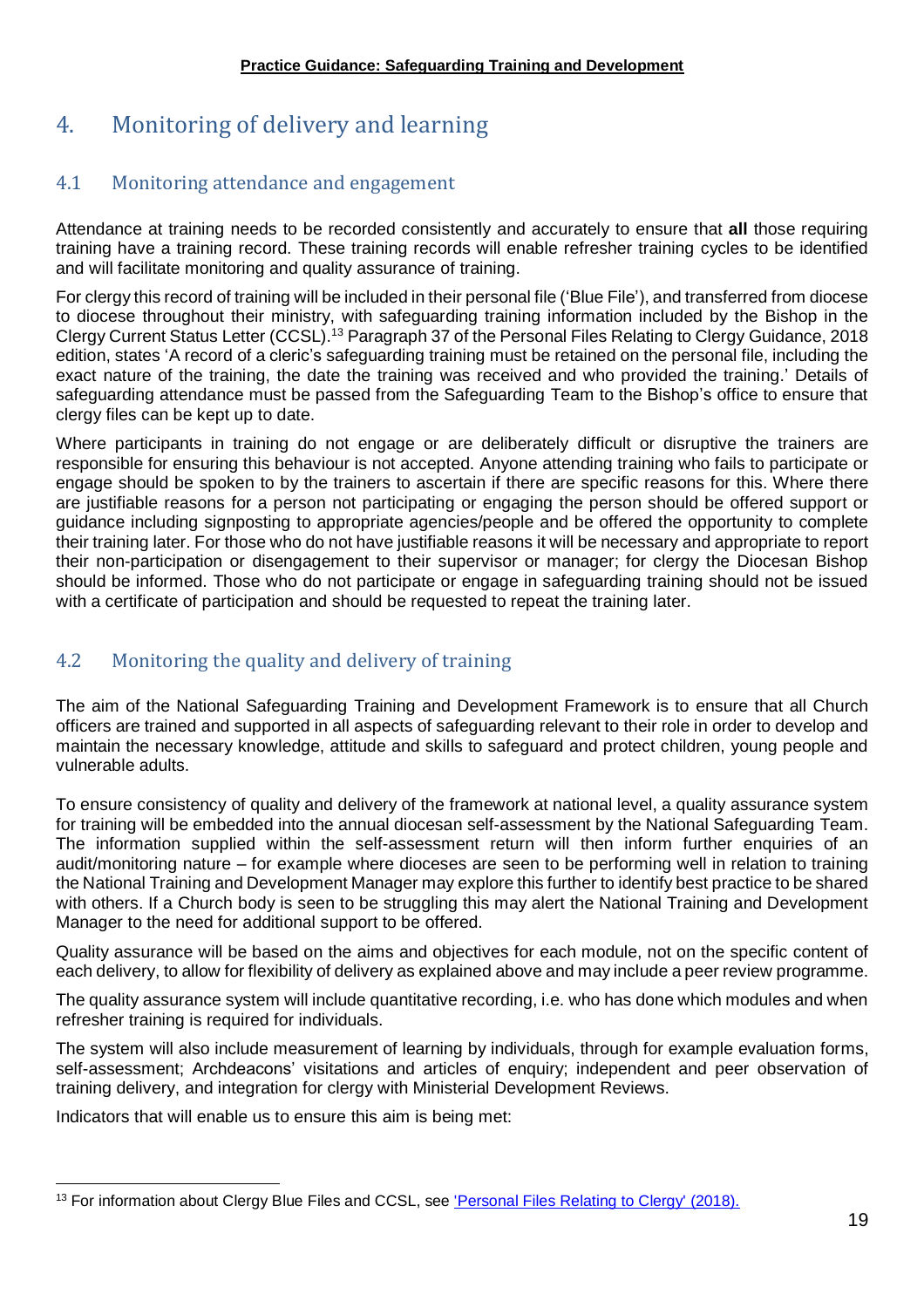- Church bodies ensure that all those who work with children, young people and vulnerable adults are inducted into the Church bodies policy and procedures on safeguarding when they begin working within the Church body:
	- $\circ$  the Church body conducts an annual training needs analysis that identifies all staff (ordained/lay/paid/unpaid) who require training and develops a training plan based on this.
- the Church body ensures delivery at a local level of core and specialist training modules where they have been identified as necessary through the training needs analysis:
	- o identified Church officers are provided with appropriate training for keeping children, young people and vulnerable adults safe with regular opportunities to update their skills and knowledge;
	- $\circ$  training is provided to those with additional responsibilities such as recruiting and selecting staff, dealing with complaints, disciplinary processes, managing risk, etc.;
- training programmes as rolled out by the National Safeguarding Team and outlined in the training and development practice guidance are delivered and updated in line with current legislation, guidance and best practice;
- the Church body facilitates the provision of an appropriate level of support, through line management and supervision, to all involved with the Church in relation to their responsibilities for safeguarding.

Evidence of providing training and development opportunities for safeguarding may include**:**

- induction documentation/guidance;
- training needs analysis demonstrating that the requirements for core and specialist modules have been considered;
- a copy of training plans/programmes demonstrating role-specific safeguarding training;
- tracking training, gaps and required refreshers for Church officers;
- records of course attendance:
- course evaluation documents;
- guidance for including safeguarding in formation and Ministerial Development Reviews;
- raising awareness of safeguarding work with all members of church communities, and
- ensuring access to regular support and supervision for safeguarding trainers.

Full scrutiny of the implementation of the framework across the Church will be undertaken by the National Training and Development Managers, with support from local trainers and independent experts, will be undertaken on a three-yearly basis in order to coincide with the three-yearly reviews of the framework and training materials to ensure that best practices are identified and shared and enable co-production of subsequent developments.

**All our policy and practice guidance has been approved by the House of Bishops and must, where relevant, be followed by all Church bodies\* and Church officers\*\*.** This practice guidance applies to all Church officers. Please note under section 5 of the Safeguarding and Clergy Discipline Measure 2016<sup>14</sup> all authorised clergy, Bishops, Archdeacons, Licensed Readers and Lay Workers, Churchwardens and PCCs **must have 'due regard'** to safeguarding guidance issued by the House of Bishops (this will include both policy and practice guidance). A duty to have 'due regard' to guidance means that the person under the duty is not free to disregard it but is required to follow it unless there are cogent reasons for not doing so. ('Cogent' for this purpose means clear, logical and convincing.) Failure to comply with the duty imposed by the 2016 Measure may result in disciplinary action.

 $\overline{a}$ <sup>14</sup> Safeguarding and Clergy Discipline Measure 2016.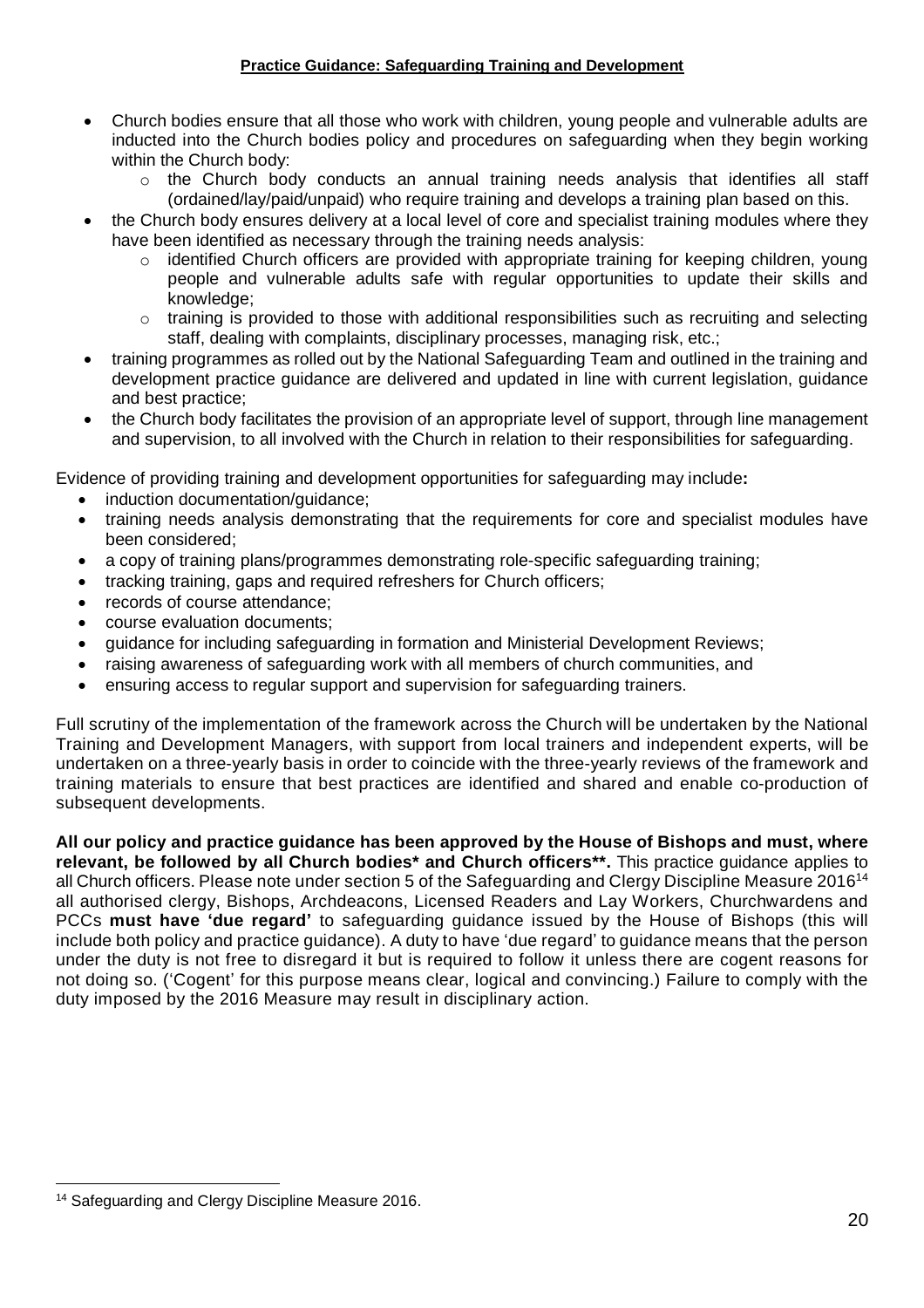# <span id="page-20-0"></span>5. Embedding safeguarding training

To ensure that safeguarding is embedded in existing diocesan, cathedral or Theological Education Institution training, the safeguarding training strategy, and delivery of these modules, should be developed in conjunction with the broader training strategies of other diocesan or organisational departments. In a Theological Education Institution and diocese, all safeguarding modules (core and specialist) should be integrated into Initial Ministerial Training Phases 1 and 2 and Continuing Ministerial Development training programmes, with full co-operation between the Safeguarding Advisor and the Diocesan Director of Ordinands, Warden of Readers, Ministry Development Officer or equivalent. As an example, an ordinand would be expected to complete Basic Awareness (previously called C0) and Foundation safeguarding training (previously called C1) during discernment, prior to any placement and certainly before the Bishops Advisory Panel. Leadership safeguarding training (previously called C2) should then be completed prior to ordination. They would then repeat Leadership training at three-yearly intervals and participate in specialist safeguarding training modules as appropriate.

Induction for all licensed/PtO clergy and Authorised Lay Ministers new to the diocese should include a faceto-face induction with the Diocesan Safeguarding Advisor (or Safeguarding Lead for the cathedral/religious community/Theological Education Institution, etc.) which will include an introduction to the safeguarding policies and procedures for that Church body and a review of training needs.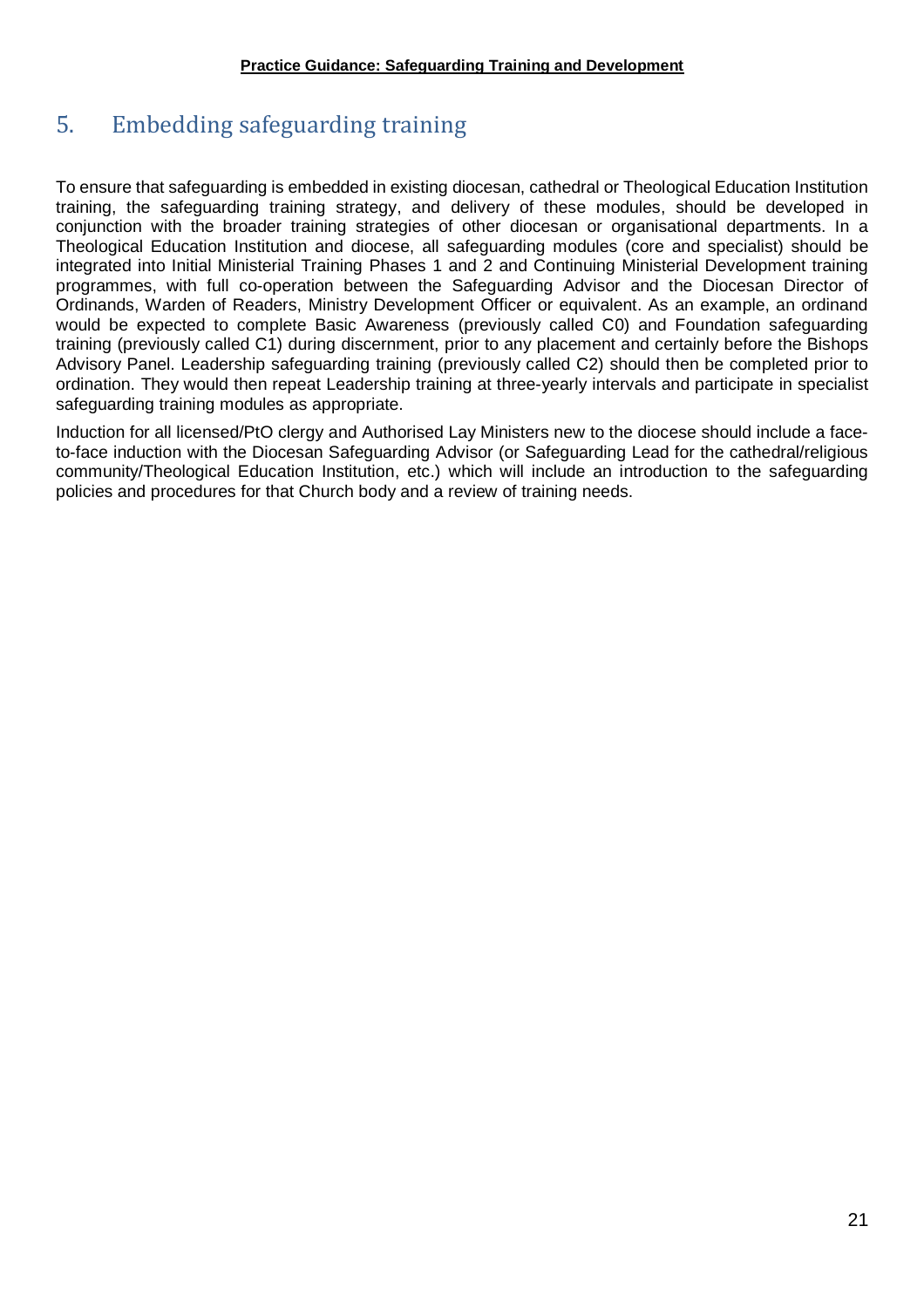# <span id="page-21-0"></span>6. Additional training resources

The Safeguarding Training Portal hosts the national training materials for both the core and specialist modules, including the available online training courses and all face-to-face materials for download. The portal also includes a resource bank of case studies and video materials which trainers can download for inclusion in their training delivery to keep the content fresh and to enable the material to be specifically focused for groups or local variances as required. There are a range of additional resources, including signposting to other safeguarding related training, i.e. The Clewer Initiative materials on modern-day slavery, useful websites and helplines for further information and support. There will eventually be a discussion forum for trainers.

The National Safeguarding Training Portal is found at [https://safeguardingtraining.cofeportal.org](https://safeguardingtraining.cofeportal.org/)

## <span id="page-21-1"></span>6.1 Continuing professional development for Safeguarding Advisors

The National Safeguarding Training and Development Managers are currently working to develop the range of continuing professional development activities for Safeguarding Advisors and Trainers and will communicate such opportunities as they arise. However, at the very least, Safeguarding Advisors should be attending their local multi-agency safeguarding training – with a time frame for refreshing. Where a Safeguarding Advisor has several local safeguarding partnerships or local safeguarding children and/or adults boards they should select one with which they have the most work and, when it comes to a refresh time, maybe select another in order to experience different training. Or, select based on areas that they feel the most need to develop more awareness/knowledge. Attendance at locally provided training has the advantages for Safeguarding Advisors of fostering better relationships with statutory partners, earning respect from those partners, promoting what we as the Church do well, and can do to assist, learning what services there are for people who may need help in the locality and being better equipped to assist at "early intervention/help" stage.

Safeguarding Advisors will be required to engage in training on Assessing and Managing Risk (formally a specialist safeguarding training module within this framework intended for delivery to a wider audience) during 2019/20. This training will explore the way in which the Church will respond to, assess and manage risk in serious safeguarding situations and will be modular. The modules will account for the differing levels of expertise and professional backgrounds in this area and will ensure that risk assessment practice is consistent across the Church.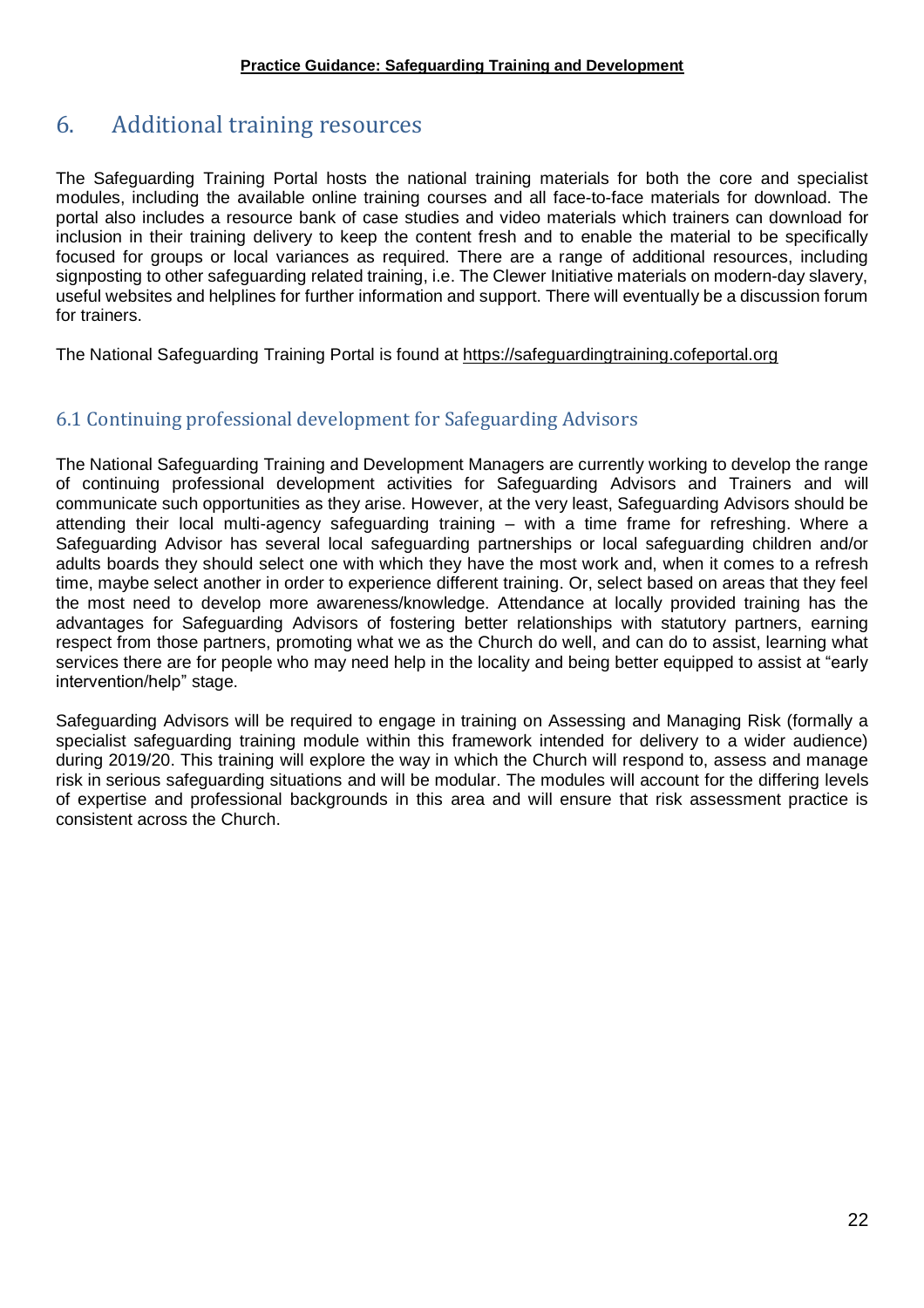# Appendix 1: Parish Safeguarding Training Needs Analysis

This template should be completed on an annual basis by the Parish Safeguarding Officer, shared with the Annual Parochial Church Meeting and then sent to the Diocesan Safeguarding Team.

<span id="page-22-0"></span>

| <b>Course</b> | How to access                                | Dates if face to face    | Who needs to do it                                                       | <b>Number requiring</b><br>training |
|---------------|----------------------------------------------|--------------------------|--------------------------------------------------------------------------|-------------------------------------|
| <b>Basic</b>  | Online @                                     | N/A                      | All staff and volunteers who will be                                     | Please include a total              |
| Awareness     | https://safeguardingtraining.cofeportal.org/ |                          | going on to complete Foundation or<br>Leadership training                | number for your<br>parish           |
| (C0)          |                                              |                          |                                                                          |                                     |
|               |                                              |                          | The course is also available for<br>anyone who is interested in          |                                     |
|               |                                              |                          | safeguarding                                                             |                                     |
| Foundation    | Online @                                     | N/A                      | Required for anyone who has                                              |                                     |
|               | https://safeguardingtraining.cofeportal.org/ |                          | safeguarding responsibilities or<br>has contact in their church role     |                                     |
| (C1)          | Face to face, delivered by                   | Insert dates planned for | with children, young people and/or                                       |                                     |
|               |                                              | training                 | vulnerable adults                                                        |                                     |
|               |                                              |                          |                                                                          |                                     |
|               |                                              |                          | List here all roles requiring                                            |                                     |
|               |                                              |                          | Foundation training and how many<br>people are fulfilling each role e.g. |                                     |
|               |                                              |                          |                                                                          |                                     |
|               |                                              |                          | Churchwardens = $3$<br>Home Visitors = $8$                               |                                     |
|               |                                              |                          | Youth Workers $= 2$                                                      |                                     |
| Leadership    | Face to face, delivered by                   | Insert dates planned for | Required for anyone who has                                              |                                     |
|               |                                              | training                 | safeguarding leadership                                                  |                                     |
| (C2)          |                                              |                          | responsibilities or responsibility<br>for leading activities involving   |                                     |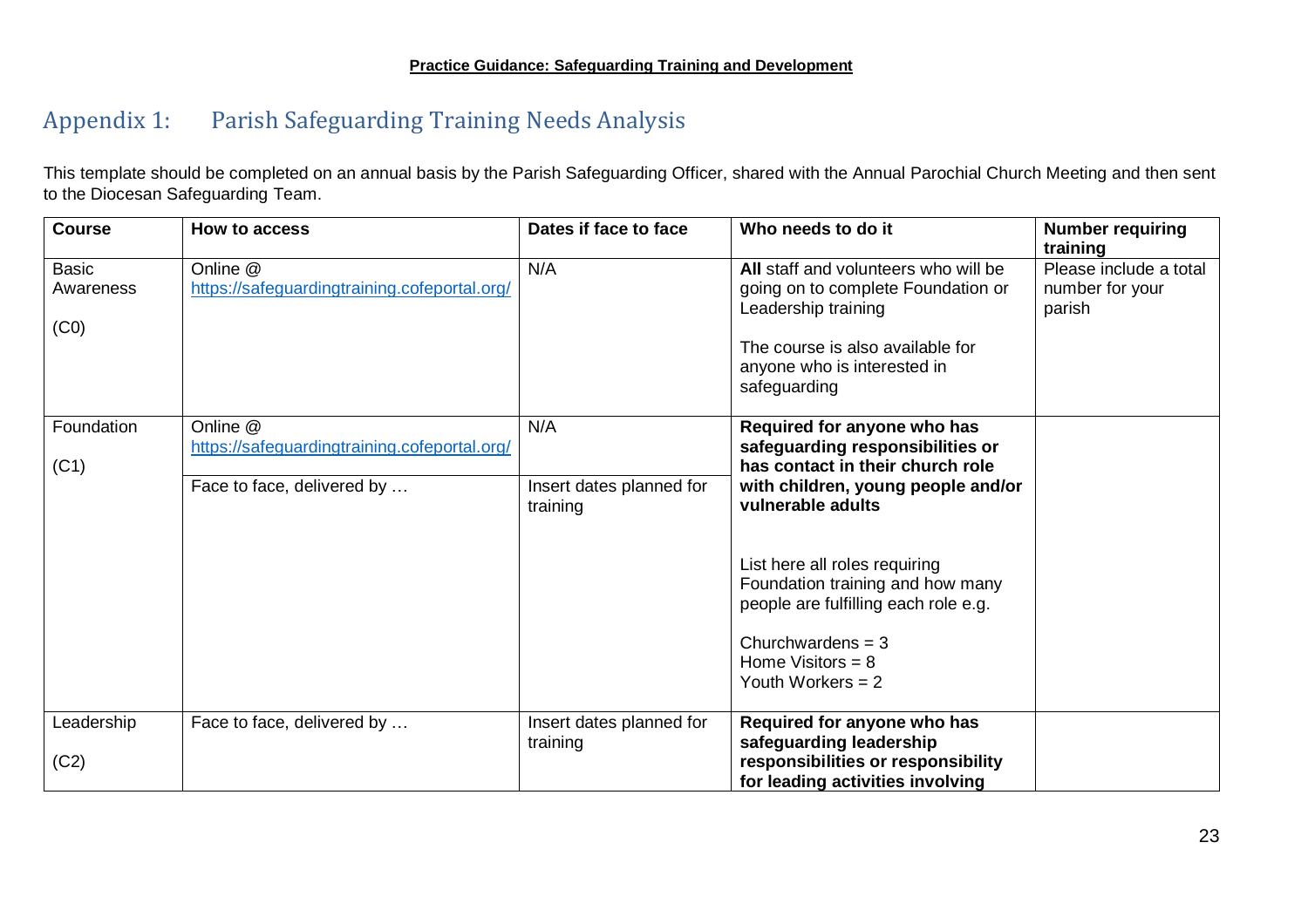|                                                          |                                                                                        |                                      | children, young people and/or<br>vulnerable adults<br>List here all roles requiring<br>Leadership training and how many<br>people are fulfilling each role e.g.<br>$Clergy = 1$<br>Lay Ministers = $4$<br>Churchwardens = $3$<br>Youth Work Leaders = 1 |  |
|----------------------------------------------------------|----------------------------------------------------------------------------------------|--------------------------------------|---------------------------------------------------------------------------------------------------------------------------------------------------------------------------------------------------------------------------------------------------------|--|
| Safer<br>Recruitment                                     | Online @<br>https://safeguardingtraining.cofeportal.org/<br>Face to face, delivered by | Insert dates planned for<br>training | List here all roles requiring Safer<br>Recruitment training and how many<br>people are fulfilling each role e.g.                                                                                                                                        |  |
| Responding to<br>domestic abuse                          | Face to face, delivered by                                                             | Insert dates planned for<br>training | List here all roles requiring Domestic<br>Abuse training and how many people<br>are fulfilling each role e.g.                                                                                                                                           |  |
| Grooming,<br>sexual abuse,<br>responding to<br>survivors | TBC - still in development (CofE NST)                                                  | Insert dates planned for<br>training | <b>TBC</b>                                                                                                                                                                                                                                              |  |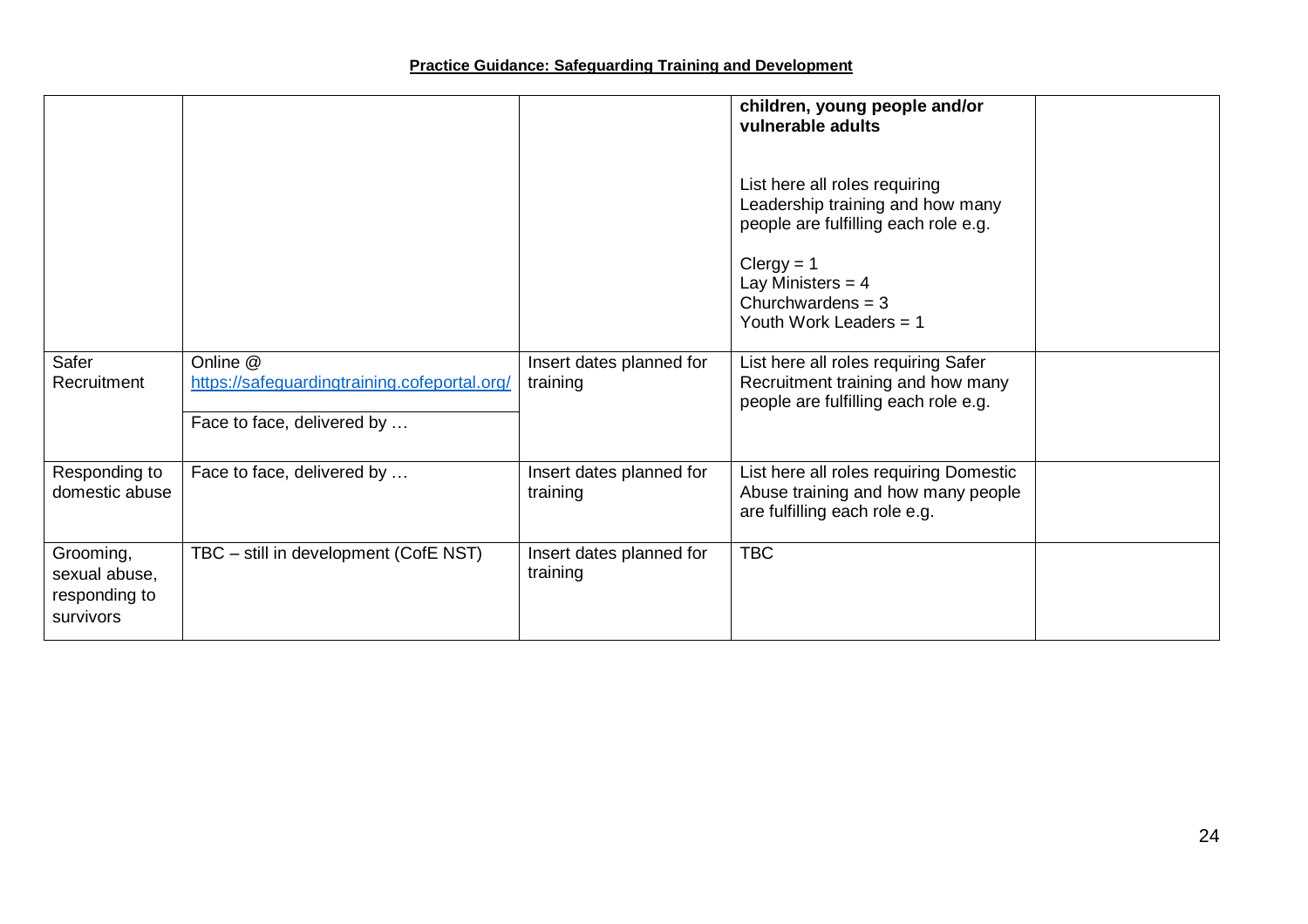<span id="page-24-0"></span>Appendix 2: Template for a Diocesan Safeguarding Training Strategy

# Diocesan Training Strategy 20XX-20XX

#### **Introduction**

The national safeguarding training and development practice guidance sets out the framework for safeguarding training to ensure that all Church officers<sup>15</sup> are trained in aspects of safeguarding relevant to their role to develop and maintain the necessary knowledge, attitude and skills to safeguard and protect children, young people, vulnerable adults<sup>16</sup> as outlined in the 'Promoting a Safer Church' House of Bishops policy statement (2017). The practice guidance applies to all Church officers. Please note under section 5 of the Safeguarding and Clergy Discipline Measure 2016<sup>17</sup> all authorised clergy, Bishops, Archdeacons, Licensed Readers and Lay Workers, Churchwardens and PCCs **must have 'due regard'** to safeguarding guidance issued by the House of Bishops (this will include both policy and practice guidance). A duty to have 'due regard' to guidance means that the person under the duty is not free to disregard it but is required to follow it unless there are cogent reasons for not doing so. ('Cogent' for this purpose means clear, logical and convincing.) Failure by clergy to comply with the duty imposed by the 2016 Measure may result in disciplinary action.

The House of Bishops guidance requires dioceses to offer consistent training in safeguarding for clergy, and other diocesan officers including all those who hold the Bishop's licence. Although there is no statutory requirement for this training, there is an expectation in Government guidance that all staff, volunteers and office-holders know what to do should safeguarding situations arise. There may also be issues of insurance and vicarious liability should training opportunities not have been made available to parishes by the diocese, together with robust encouragement to access it. The costs for this training are fully covered by the diocese for diocesan officers and members of congregations in the diocese.

A healthy Christian community is one which ensures and nurtures the wellbeing of all. Safeguarding needs therefore to be embedded in all aspects of the life and ministry of the Church, and safeguarding training and development is seen in this context. It is essential that churches understand safeguarding as a theological imperative, rooted in the nature and love of God, and outworking in basic commitments to giving equal worth to all, practising reciprocal pastoral care, and treating those who are most vulnerable with respect and dignity.

#### **Content**

 $\overline{a}$ <sup>15</sup> A 'Church officer' is anyone appointed/elected by or on behalf of the Church to a post or role, whether they are ordained or lay, paid or unpaid.

<sup>&</sup>lt;sup>16</sup> For the purpose of Church policy and guidance the definition of 'vulnerable adult' is contained in the Safeguarding and Clergy Discipline Measure 2016, which defines a 'vulnerable adult' as 'a person aged 18 or over whose ability to protect himself or herself from violence, abuse, neglect or exploitation is significantly impaired through physical or mental disability or illness, old age, emotional fragility or distress, or otherwise; and for that purpose, the reference to being impaired is to being temporarily or indefinitely impaired'.

Please note that the Care and Support Statutory Guidance issued under the Care Act 2014 (14.2) by the Department of Health uses the term 'adults experiencing, or at risk of abuse or neglect' to assess eligibility to statutory social care services.

<sup>&</sup>lt;sup>17</sup> Safeguarding and Clergy Discipline Measure 2016.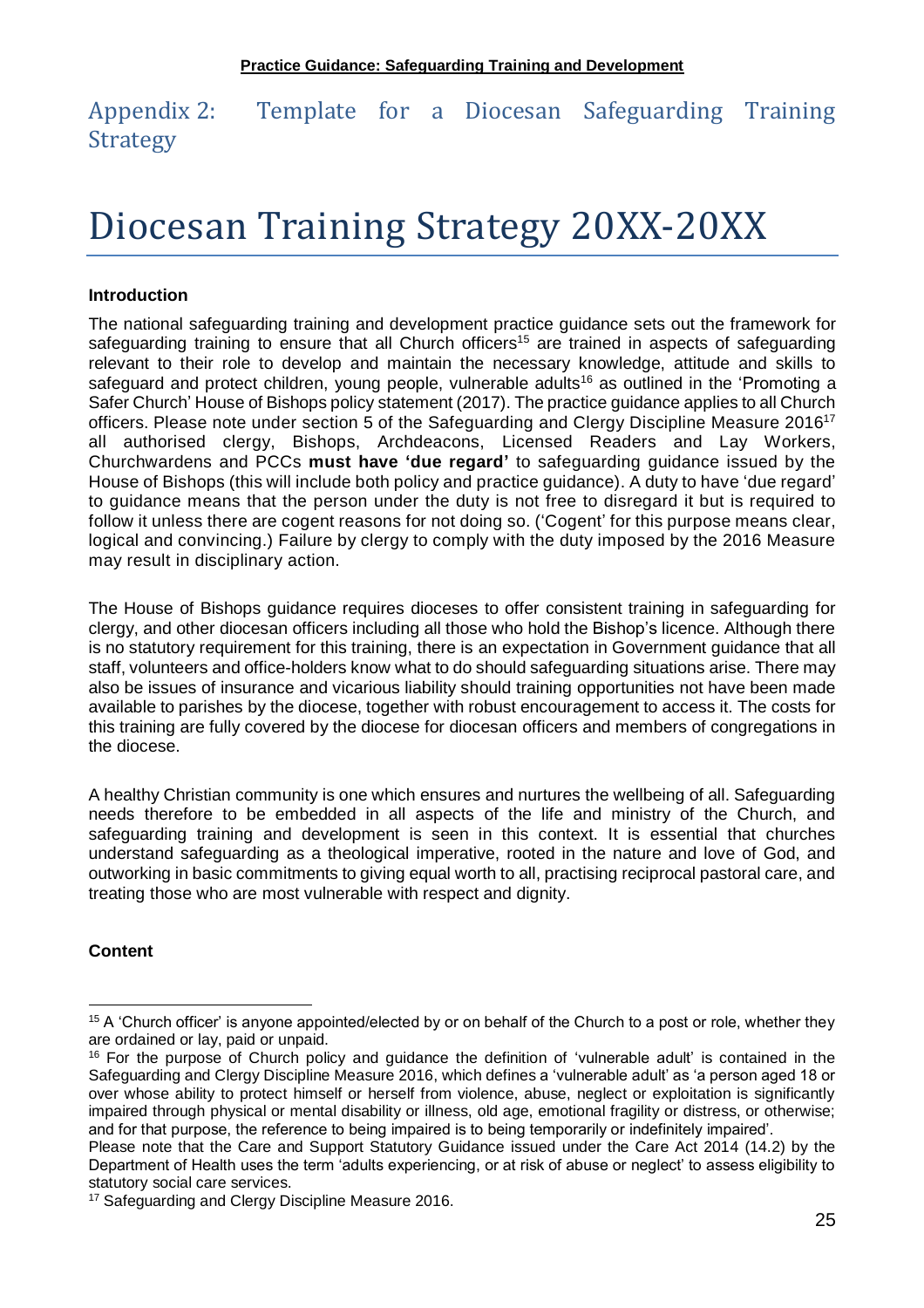Training will be focused on building healthy communities with a culture of safety, in which the wellbeing of all is ensured and nurtured. Modules reflect the national requirements across all dioceses for ensuring healthy safeguarding practice, responding well to victims and survivors of abuse in the church context. They emphasise the need to work in co-operation with the Safeguarding Advisor and with statutory agencies in all safeguarding matters. Training for all church roles will include safer working practices which emphasise the importance of maintaining proper boundaries and a culture of 'respectful uncertainty'. Within the Church, all are welcomed, including those who pose risk, and in most situations, Church officers will be unaware of any risks posed. The Church is therefore uniquely challenged to provide a safe environment for all who attend, especially children and those who are vulnerable.

#### **Training arrangements**

Safeguarding training must be delivered by experienced and skilled trainers, who understand the statutory requirements of safeguarding children and adults, and how these are provided in the church context.

Modules designed for face-to-face participative learning should be delivered to groups of ideally a maximum of 30. Participants need the opportunity to explore with the trainer and one another the challenges which they face in their work with children and adults who may be vulnerable. Participants may also have vulnerabilities due to having experienced abuse in the past, and trainers will need to take this into consideration and make provision for any attendee who may become distressed.

Participants in training are also likely to need some opportunity to reflect on the relationship between safeguarding issues and their beliefs as articulated in theological language if safeguarding learning is to become thoroughly integrated with their behaviour, relationships and culture in the life of the church.

Every training session should include two people in a leadership role: either two trainers, or one trainer and one experienced and skilled co-worker, in order that the needs of participants can be fully addressed. In full day sessions, two trainers are generally required to ensure there is a change of voice, pace and approach, especially as both delivering and receiving safeguarding training can be emotionally draining.

#### **Current courses**

The annual training programme is set by the Diocesan Safeguarding Advisor, in consultation with the Diocesan Ministry and Training Team, the Safeguarding Group and the Diocesan Bishop.

The following table lists courses available as part of the Diocesan Training Strategy for 20xx/xx. A range of training opportunities is provided, reflecting the needs of the target groups. Local, tailormade courses for deaneries or groups of parishes can be negotiated on request, to be delivered by voluntary parish trainers.

Attendance at courses must be booked in advance.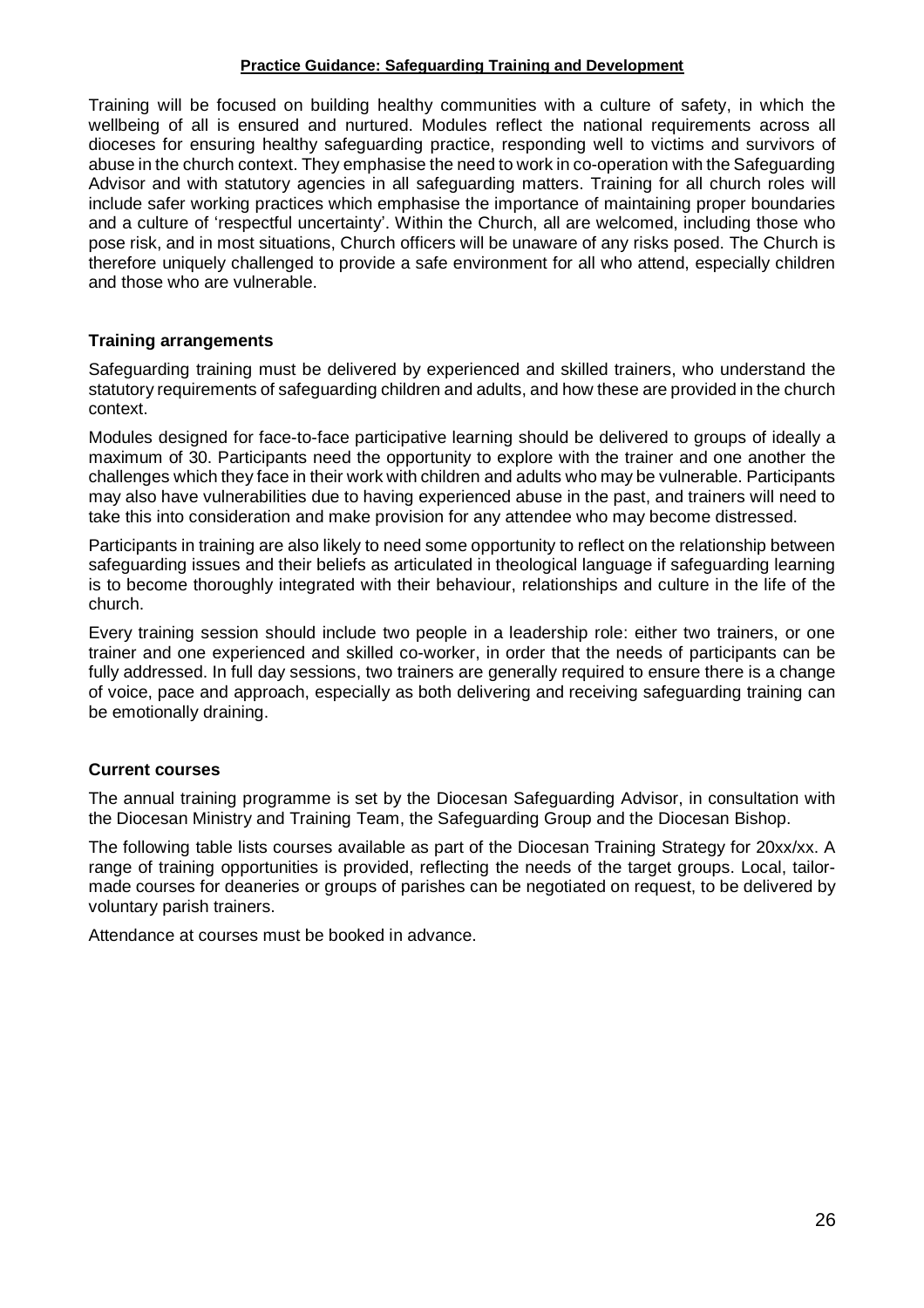#### **Summary analysis of courses:**

| <b>Module</b>                                                         | Learning<br><b>Aims</b>                                                                                                                                                                                  | Who for                                                                                                                                                                                                                                                                                                                                                                                                                                                                                                                                                                                                                                                                                                                                                                                                                                                                                                                                                                                                                                                                                                                                                                                                                                                                                                                                                                                                                                                                                              | <b>Estimated</b><br>number<br>requiring<br>training                                                                                        | Max.<br>attendees<br>per<br>course | Number of<br>courses<br>required<br>over<br>3<br>years <sup>18</sup> |
|-----------------------------------------------------------------------|----------------------------------------------------------------------------------------------------------------------------------------------------------------------------------------------------------|------------------------------------------------------------------------------------------------------------------------------------------------------------------------------------------------------------------------------------------------------------------------------------------------------------------------------------------------------------------------------------------------------------------------------------------------------------------------------------------------------------------------------------------------------------------------------------------------------------------------------------------------------------------------------------------------------------------------------------------------------------------------------------------------------------------------------------------------------------------------------------------------------------------------------------------------------------------------------------------------------------------------------------------------------------------------------------------------------------------------------------------------------------------------------------------------------------------------------------------------------------------------------------------------------------------------------------------------------------------------------------------------------------------------------------------------------------------------------------------------------|--------------------------------------------------------------------------------------------------------------------------------------------|------------------------------------|----------------------------------------------------------------------|
| <b>EXAMPLE</b><br>Foundation<br>Training<br>(previously<br>called C1) | <b>Situate</b><br>safeguarding<br>in the context<br>of the Church<br>and<br>equip<br>participants<br>with<br>knowledge<br>and skills<br>in.<br>knowing what,<br>when and how<br>report<br>to<br>concerns | Clergy<br>$\bullet$<br>Chaplains<br>(including<br>$\bullet$<br>Chaplains to the Armed<br>Forces)<br>Lay Ministers<br>$\bullet$<br>Readers<br>$\bullet$<br>Pre-ordination or License<br>$\bullet$<br><b>Students</b><br>Vergers<br>$\bullet$<br>Welcomers<br>$\bullet$<br>Lay<br>employees<br>and<br>with<br>volunteer<br>workers<br>pastoral responsibility<br>Those who are in paid<br>employment or a voluntary<br>role which involves direct<br>work with children, young<br>people or vulnerable adults,<br>including Bell-ringers<br>Drivers providing transport<br>$\bullet$<br>in an official capacity<br>Succentors<br>$\bullet$<br>Ministry Interns<br>٠<br>Learning Centre Teachers<br>Departmental Directors<br>$\bullet$<br>Lay Chapter Members<br>Churchwardens<br>$\bullet$<br><b>Worship Leaders</b><br>$\bullet$<br>Safeguarding Advisors<br><b>Servers</b><br>Sunday School Volunteers<br>٠<br>Choir/Music Group/Drama<br>Leaders where there are<br>children, young people or<br>vulnerable adults in the<br>group<br>PCC Safeguarding Leads<br><b>Congregation Committees</b><br>Core teaching staff at<br>Theological<br>Education<br>Institutions<br>Members of the Diocesan<br>$\bullet$<br>Safeguarding Panel<br>Members<br>of<br>Religious<br>$\bullet$<br>Communities who work with<br>vulnerable groups<br>Support and Link Persons<br>$\bullet$<br>Those working alongside<br>clergy<br>in<br>a<br>wellbeing/support structure<br><b>Spiritual Directors</b><br>$\bullet$ | $Total =$<br>6000<br>Of<br>these<br>4000<br>will<br>complete the<br>online<br>module with<br>2000<br>requiring<br>face-to-face<br>training | 30                                 | 67 courses<br>23 per<br>$=$<br>year or 2<br>per month                |

 $\overline{a}$ <sup>18</sup> The simplest (and therefore most easily adoptable) format to calculate the numbers requiring training and the number of courses required for each module is to apply some simple rules to each parish and calculate numbers from there – for example in a diocese containing 200 parishes working on the assumption that each parish has 2 Churchwardens would indicate that there were 400 Churchwardens requiring training.

This assumption could then be replicated for each role and would give a baseline number of each role requiring training. If the baseline numbers for each role are then split by the core modules that they require training in this would provide a total number of participants for each module. The total numbers for each module should then be divided by the maximum number of participants which will give an indicative number of each course required. This indicative number of courses could then be split across 3 years giving an outline training programme.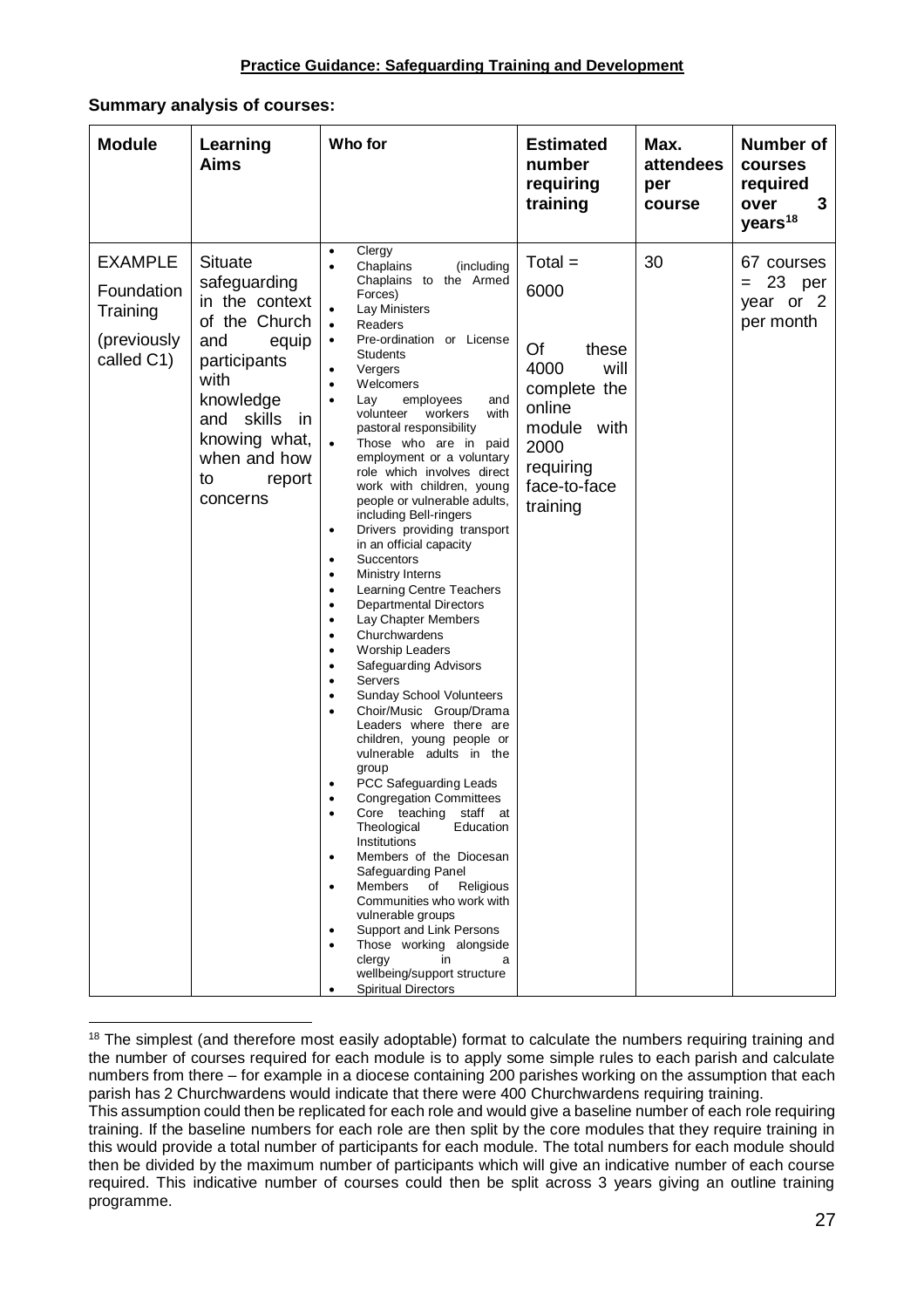**Table should be continued for each course.**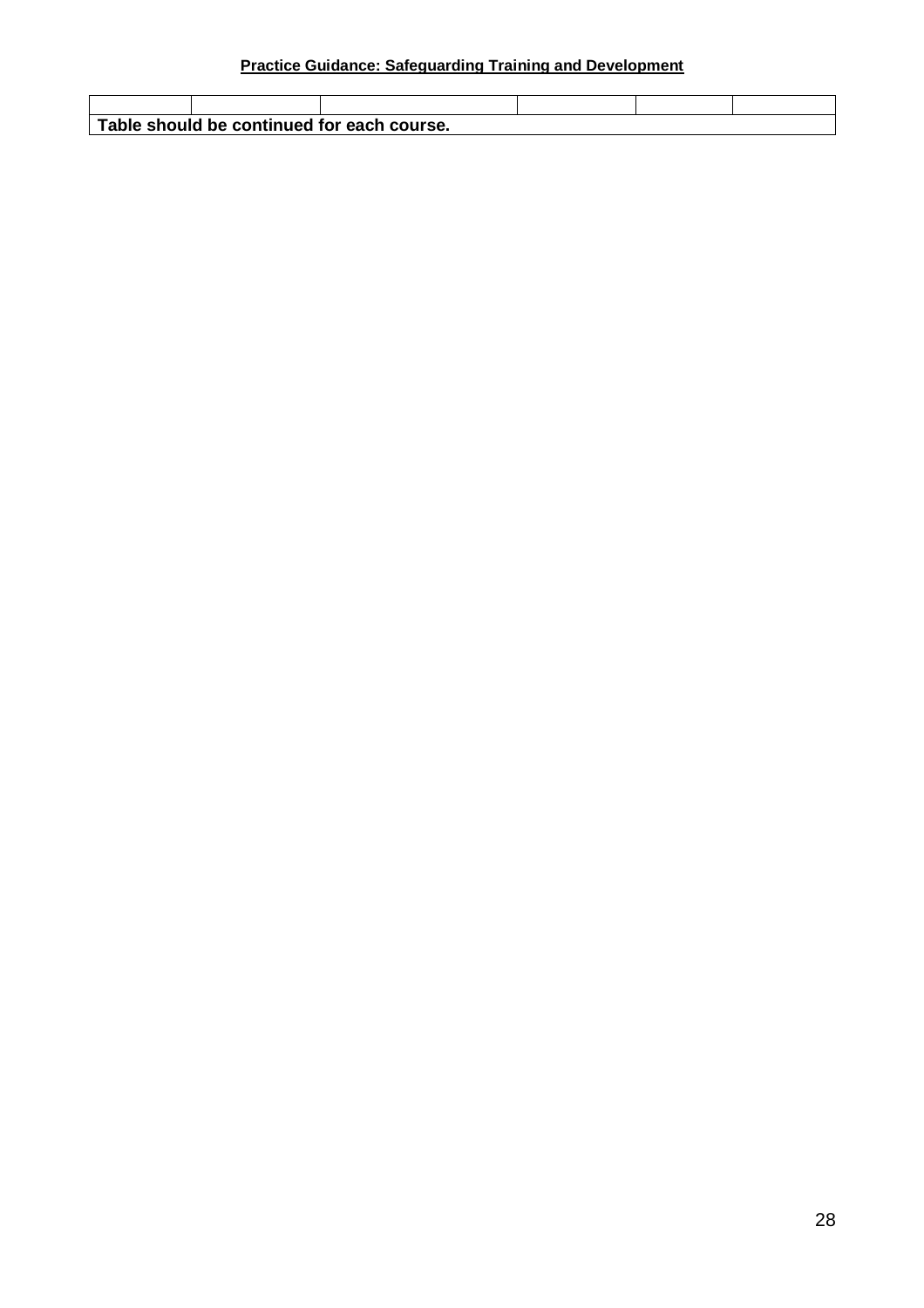# Appendix 3: Module Learning Aims and Objectives

<span id="page-28-0"></span>

| <b>Title</b>                                                                                                                                                                            | <b>Learning Aims</b><br>This module aims to                                                                                                                                                              | <b>Learning Objectives (building throughout</b><br>modules where applicable)<br>By the end of the module/on return to their workplaces,<br>with use of personal notes and module learning resources<br>and to meet prescribed national standards participants will                                                                                                                                                                                                                         | <b>Cross reference with</b><br>formation criteria<br>Clear link in bold, some linkage<br>not in bold                                                                                                                                                                         |
|-----------------------------------------------------------------------------------------------------------------------------------------------------------------------------------------|----------------------------------------------------------------------------------------------------------------------------------------------------------------------------------------------------------|--------------------------------------------------------------------------------------------------------------------------------------------------------------------------------------------------------------------------------------------------------------------------------------------------------------------------------------------------------------------------------------------------------------------------------------------------------------------------------------------|------------------------------------------------------------------------------------------------------------------------------------------------------------------------------------------------------------------------------------------------------------------------------|
| <b>Basic Awareness</b><br>(previously C0)                                                                                                                                               | Develop a basic awareness  <br>of safeguarding in the context<br>of the Church and Christian<br>pastoral care                                                                                            | be able to describe the scope of safeguarding in the<br>church context;<br>recognise safeguarding concerns;<br>$\bullet$<br>respond well to safeguarding information, including<br>knowing who to inform or refer concerns to;<br>know how to make a record of safeguarding<br>$\bullet$<br>information, knowing what to include and the<br>boundaries of confidentiality                                                                                                                  |                                                                                                                                                                                                                                                                              |
| Foundation<br>(previously C1)<br>There<br>specific<br>are<br>this<br>versions<br>οf<br>module available for<br>cathedrals<br>and<br><b>Theological Education</b><br><b>Institutions</b> | Situate safeguarding in the $\bullet$<br>context of the Church and<br>with $\vert \bullet \vert$<br>participants<br>equip<br>knowledge and skills in<br>knowing what, when and how<br>to report concerns | be able to state the current legislation, policy and<br>practice guidance for safeguarding;<br>be able to describe their own role and responsibilities in<br>relation to safeguarding;<br>be able to respond to safeguarding information,<br>knowing who to inform, how to refer and the boundaries<br>of confidentiality;<br>be able to work safely in their role, knowing the<br>$\bullet$<br>appropriate boundaries for relationships;<br>explain why safeguarding matters<br>$\bullet$ | Level 4<br>*Introduction to Aspects of<br><b>Pastoral Care</b><br>*Introduction to Pastoral Care<br>Level 5<br>*Pastoral Care<br>Of possible relevance<br>Level 4<br>*Pastoral Care, Ethics and Ministry<br>*Human Identity, Theology, Vocation<br>and Professional Practice |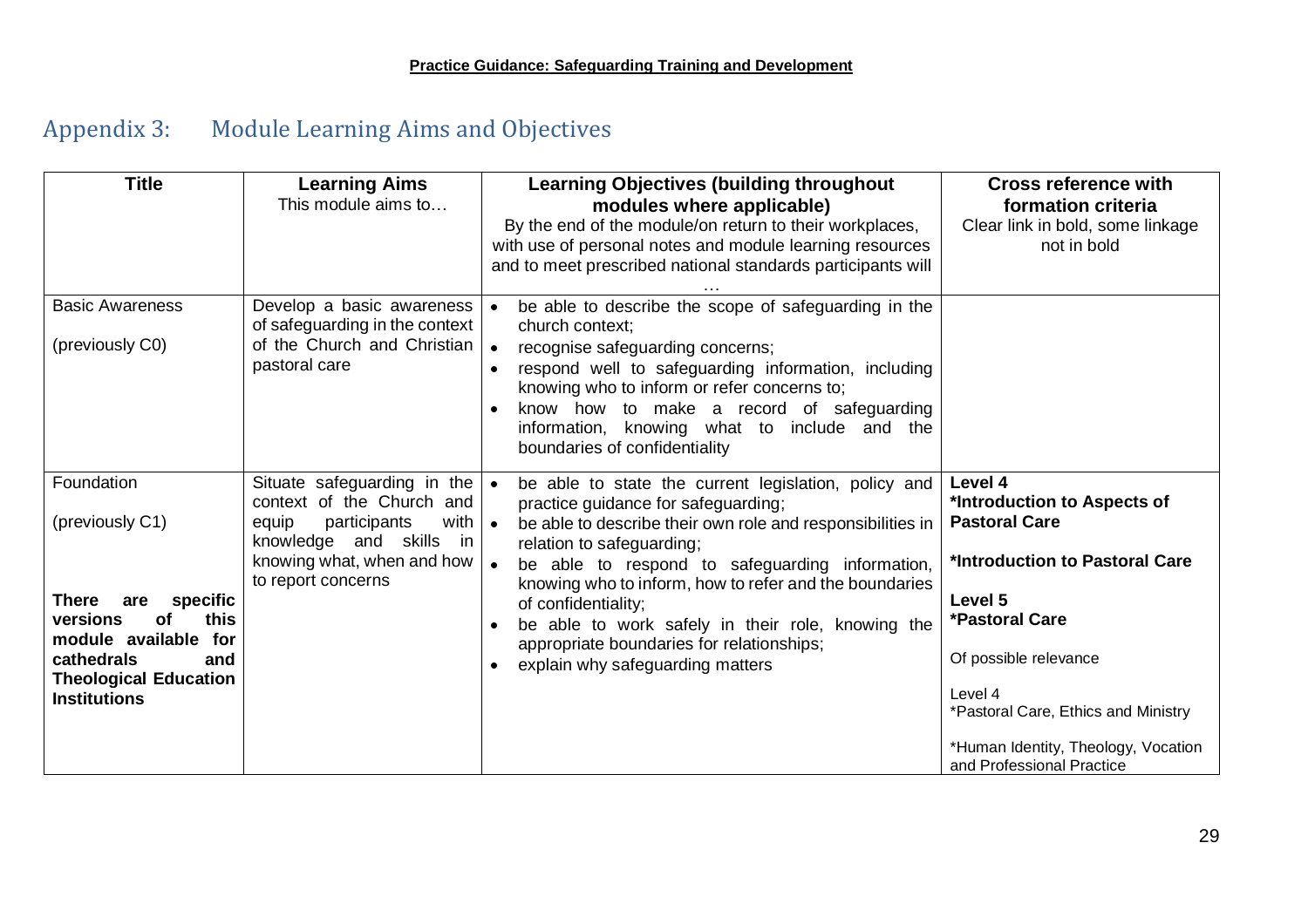**Practice Guidance: Safeguarding Training and Development**

| Leadership<br>(previously C2)<br>specific<br>There<br>are<br><b>of</b><br>versions<br>this<br>module available for<br>cathedrals<br>and<br><b>Theological Education</b><br><b>Institutions</b> | officers<br>Equip<br>parish<br>to<br>embed<br>healthy<br>parish<br>safeguarding practice<br>To explore the roles and<br>personal vulnerabilities<br>of<br>officers<br>parish<br>in<br>implementing<br>parish<br>safeguarding procedures and<br>responding<br>to<br>serious<br>situations                                                   | be able to follow safeguarding<br>for<br>processes<br>$\bullet$<br>responding to safeguarding concerns;<br>understand how to care pastorally for victims/survivors<br>or abuse and for those who are the subject of concerns<br>or allegations;<br>be able to explain the importance of safely identifying<br>and recruiting staff and volunteers in developing a<br>culture of safeguarding;<br>understand how to maintain a safe environment and<br>run safe activities;<br>be able to contribute appropriately to the monitoring of<br>risk:<br>understand how to complete an annual audit and review<br>of parish safeguarding practices | Level 5<br>*Practical Theology and<br><b>Pastoral Care</b>                                                                                                                                                                                                                                                                               |
|------------------------------------------------------------------------------------------------------------------------------------------------------------------------------------------------|--------------------------------------------------------------------------------------------------------------------------------------------------------------------------------------------------------------------------------------------------------------------------------------------------------------------------------------------|----------------------------------------------------------------------------------------------------------------------------------------------------------------------------------------------------------------------------------------------------------------------------------------------------------------------------------------------------------------------------------------------------------------------------------------------------------------------------------------------------------------------------------------------------------------------------------------------------------------------------------------------|------------------------------------------------------------------------------------------------------------------------------------------------------------------------------------------------------------------------------------------------------------------------------------------------------------------------------------------|
| Training<br>Safeguarding<br>for Senior Leaders<br>(previously C4)                                                                                                                              | Equip<br>the<br>Bishop/Dean/Principal<br>and<br>their senior leadership team<br>healthy<br>embed<br>to<br>safeguarding practice<br>Explore<br>the<br>roles<br>and<br>of<br>vulnerabilities<br>senior<br>officers<br>diocesan<br>in<br>implementing<br>diocesan<br>safeguarding procedures and<br>responding<br>serious<br>to<br>situations | The content of this module changes every three years with<br>new learning objectives being identified for each iteration.                                                                                                                                                                                                                                                                                                                                                                                                                                                                                                                    | Level 4<br>*Introduction to Aspects of<br><b>Pastoral Care</b><br>*Introduction to Pastoral Care<br>Level 5<br><b>*Pastoral Care</b><br>*Practical Theology and<br><b>Pastoral Care</b><br>Of possible relevance<br>Level 4<br>*Pastoral Care, Ethics and Ministry.<br>*Human Identity, Theology, Vocation<br>and Professional Practice. |
| The<br>Ministry<br>of<br>Reconciliation<br>(The                                                                                                                                                | Train priests in the<br>administering of the<br>Reconciliation of a Penitent                                                                                                                                                                                                                                                               | The development and release of this module is subject to<br>the outcomes of both The Seal of the Confessional Working<br>Group and the House of Bishops.                                                                                                                                                                                                                                                                                                                                                                                                                                                                                     |                                                                                                                                                                                                                                                                                                                                          |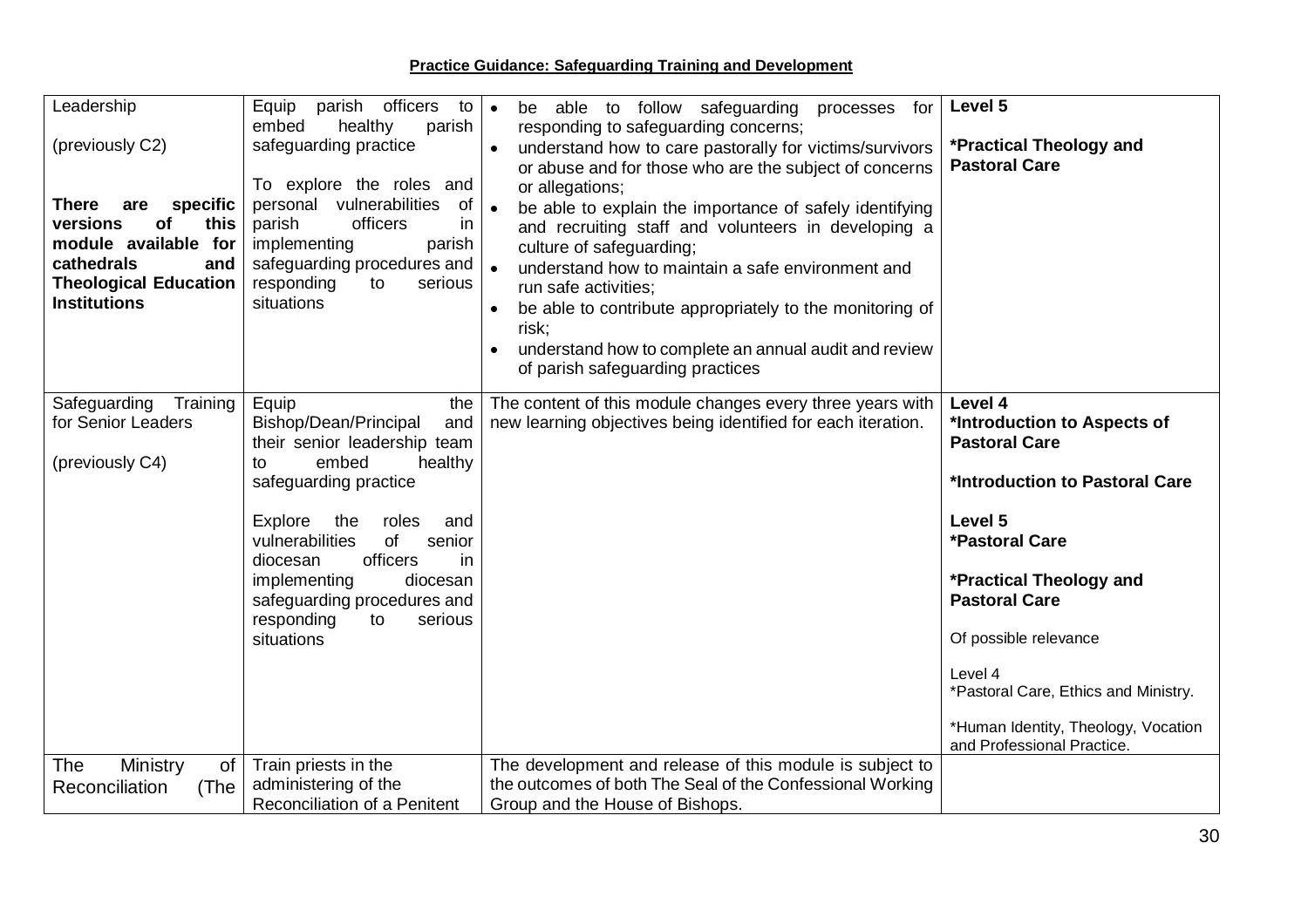| Seal<br>the<br><b>of</b><br>Confessional) | Clarify the difference<br>between a pastoral<br>conversation and formal<br>confession, outlining current<br>policy and practice guidance<br>which relates to<br>safeguarding information<br>disclosed in both contexts<br>Discuss confidentiality,<br>extended confidentiality and<br>information sharing in<br>relation to safeguarding<br>information primarily through<br>the use of a range of case<br>studies | The timing of training for trainers in this module is likely to<br>be early 2020 with the material being ready for cascade in<br>late 2020, early 2021. Further guidance will be issued to<br>assist Bishops in deciding on who should complete this<br>module in accordance with the definition of 'regularly<br>practice'. The module is expected to be delivered from<br>2020. (Footnote: The House of Bishops will review whether<br>to retain this module within the Framework once a Faculty<br>Model and the role of Bishops Advisors on the Ministry of<br>Reconciliation are in place)                      |         |
|-------------------------------------------|--------------------------------------------------------------------------------------------------------------------------------------------------------------------------------------------------------------------------------------------------------------------------------------------------------------------------------------------------------------------------------------------------------------------|----------------------------------------------------------------------------------------------------------------------------------------------------------------------------------------------------------------------------------------------------------------------------------------------------------------------------------------------------------------------------------------------------------------------------------------------------------------------------------------------------------------------------------------------------------------------------------------------------------------------|---------|
| Safer recruitment<br>(previously S1)      | Develop understanding<br>$of \bullet$<br>why safer recruitment is<br>important in the context of<br>developing a culture<br>of<br>safeguarding in the Church<br>Explain how to safely recruit<br>staff and volunteers in line<br>with Church of England policy<br>and guidance                                                                                                                                     | be able to explain the importance of safely identifying<br>and recruiting staff and volunteers in developing a<br>culture of safeguarding;<br>be able to recognise the relevant legislation and<br>$\bullet$<br>guidance associated with safer recruitment;<br>be able to identify safer recruitment practices;<br>$\bullet$<br>be able to assess the suitability of candidates;<br>be able to process and manage applications for<br>Disclosure and Barring Service checks including risk<br>assessing blemished checks;<br>be aware of the process for checking the safety of<br>candidates who have been overseas | N/A     |
| Responding to domestic<br>abuse           | Examine issues relating to $\bullet$<br>domestic abuse, especially                                                                                                                                                                                                                                                                                                                                                 | explain what domestic abuse is and identify who is at<br>risk;                                                                                                                                                                                                                                                                                                                                                                                                                                                                                                                                                       | Level 5 |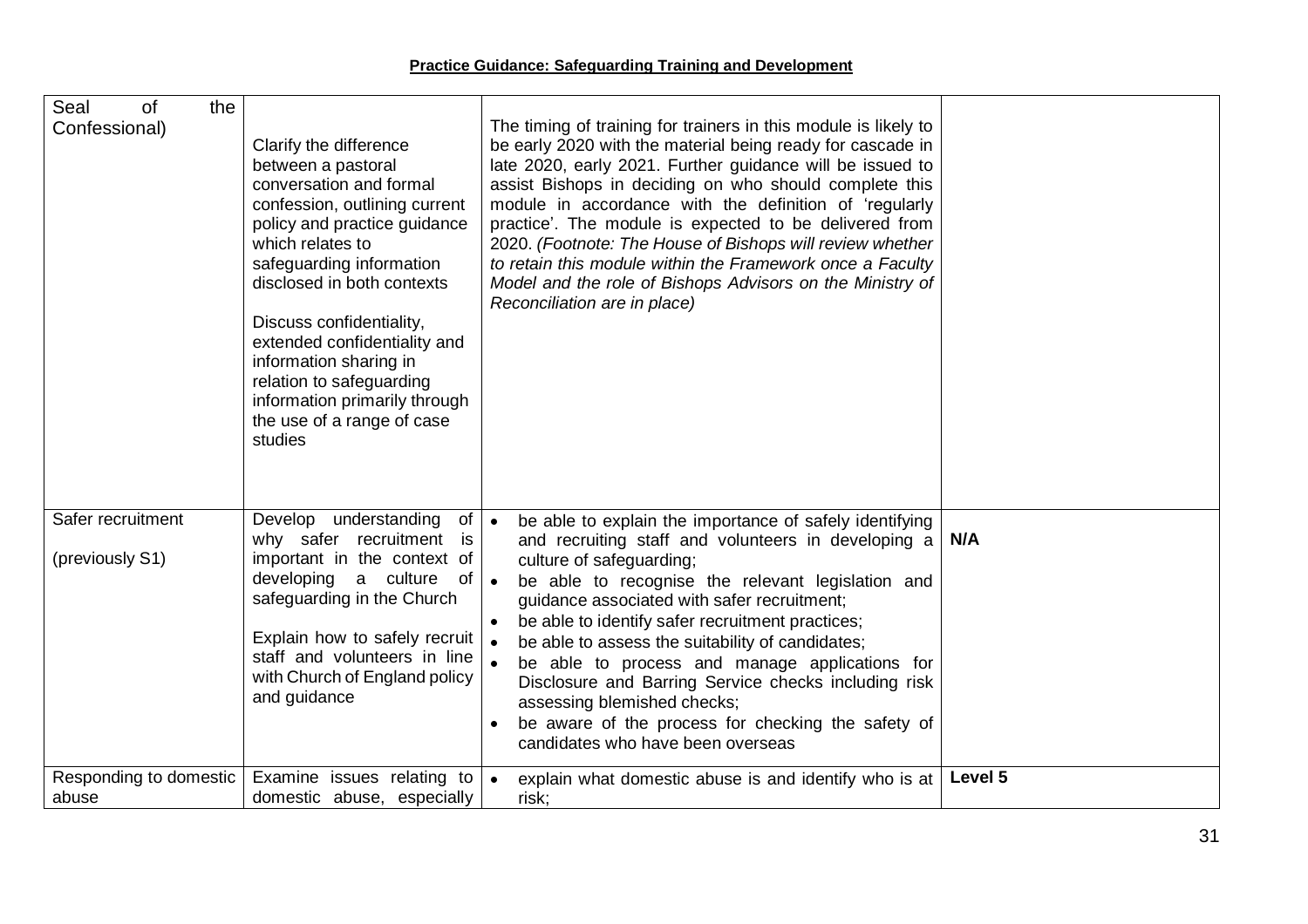| (previously S3)                                                                  | for vulnerable groups and   •<br>children in the context of<br>adult abuse, and how the $\bullet$<br>Church can respond well to<br>this | describe the physical and psychological effects of<br>domestic violence and abuse;<br>describe the behaviours displayed by an abusive<br>person;<br>explain the impact of domestic violence and abuse on<br>children, young people and vulnerable adults and when<br>and how to refer concerns;<br>be aware of best practice in supporting those<br>experiencing domestic abuse | *Pastoral Care<br>*Practical Theology and<br><b>Pastoral Care</b> |
|----------------------------------------------------------------------------------|-----------------------------------------------------------------------------------------------------------------------------------------|---------------------------------------------------------------------------------------------------------------------------------------------------------------------------------------------------------------------------------------------------------------------------------------------------------------------------------------------------------------------------------|-------------------------------------------------------------------|
| Grooming,<br>sexual<br>abuse, responding to<br>survivors<br>(previously S4)      | To be written – expected for<br>release mid-2020                                                                                        | To be written - expected for release mid-2020                                                                                                                                                                                                                                                                                                                                   |                                                                   |
| Spiritual<br>abuse<br>and<br>healthy<br>Christian<br>cultures<br>(previously S6) | To be written – expected for<br>release 2020                                                                                            | To be written - expected for release 2020                                                                                                                                                                                                                                                                                                                                       |                                                                   |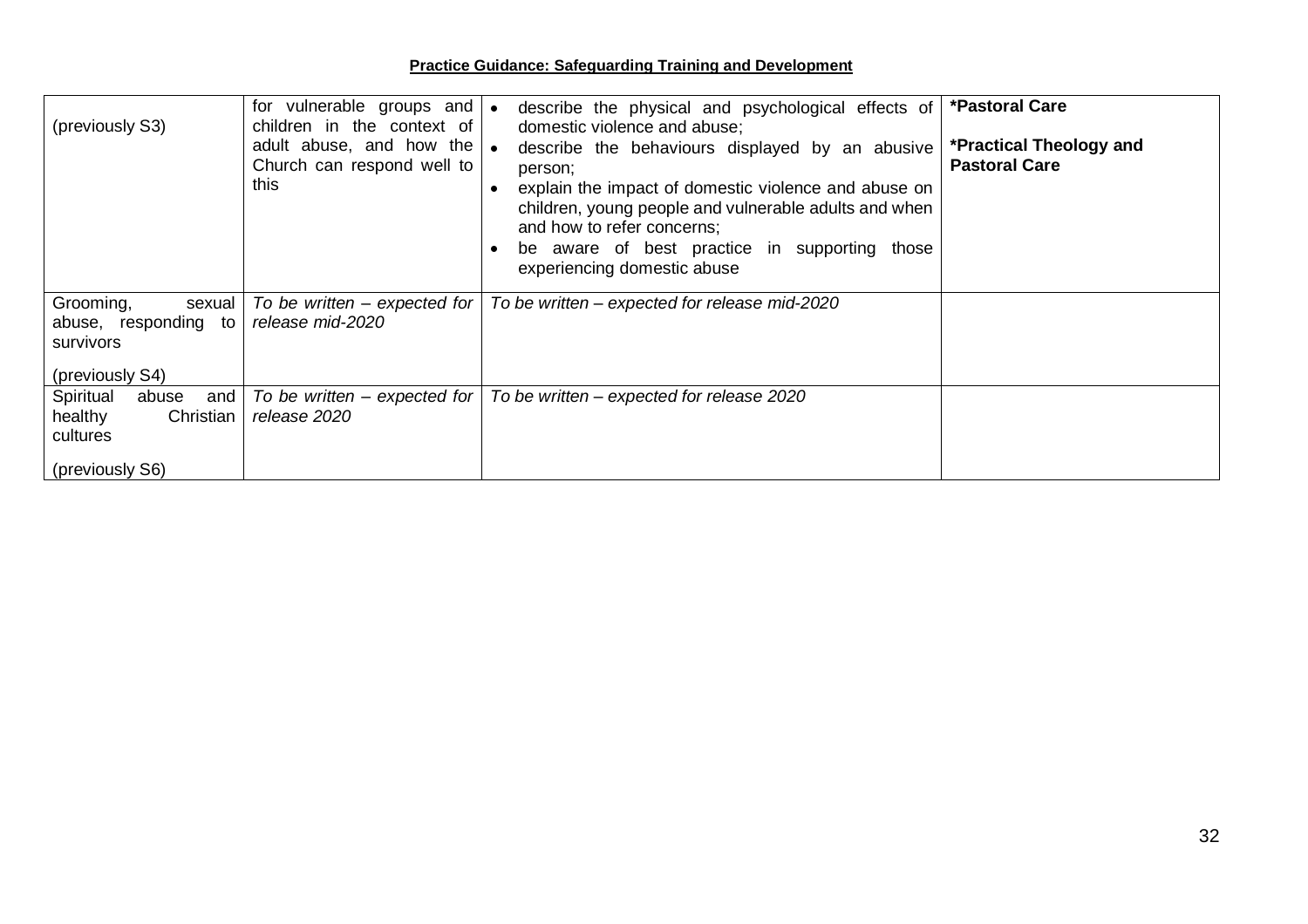<span id="page-32-0"></span>Appendix 4: Example memorandum of understanding for the sharing of safeguarding arrangements between Church bodies

# **MEMORANDUM OF UNDERSTANDING**

This Memorandum of Understanding sets out the details of a framework agreement between the Cathedral/Religious Community/Theological Education Institution at *(place)* and the *(name of Diocese)* Diocesan Board of Finance for the provision of safeguarding services and support.

# **This Memorandum of Understanding is made on (date)**

# **BETWEEN**

*Name and address of Diocesan Board of Finance*

# **AND**

*Name and address of Church body*

# **1. Purpose**

This Memorandum of Understanding (MOU) provides a framework for the shared provision of safeguarding support services by the Diocesan Board of Finance with the Dean and Chapter of the Cathedral/Principal of the Theological Education Institution/Leader of the Religious Community.

The objectives of shared working are the provision of professionally qualified support and advice to the *Church body* in its safeguarding of vulnerable groups, to managed shared risks and to continuously develop best practice.

The DBF and the *Church body* acknowledge their joint intention to work collaboratively in each other's best interests, and to share resources and results.

The lead contacts under this agreement are the *Church body* Safeguarding Lead, the Diocesan Safeguarding Advisor and the Diocesan Safeguarding Trainer.

# **2. Date of commencement**

This MOU will be valid from *date* and will run to *date*. The MoU will be reviewed by the Diocesan Safeguarding Advisor and the *Church body* Safeguarding Lead at the end of each calendar year. The scope and implementation of the MoU will be formally reviewed at *date* and following the review, will be renewed by mutual agreement of the parties.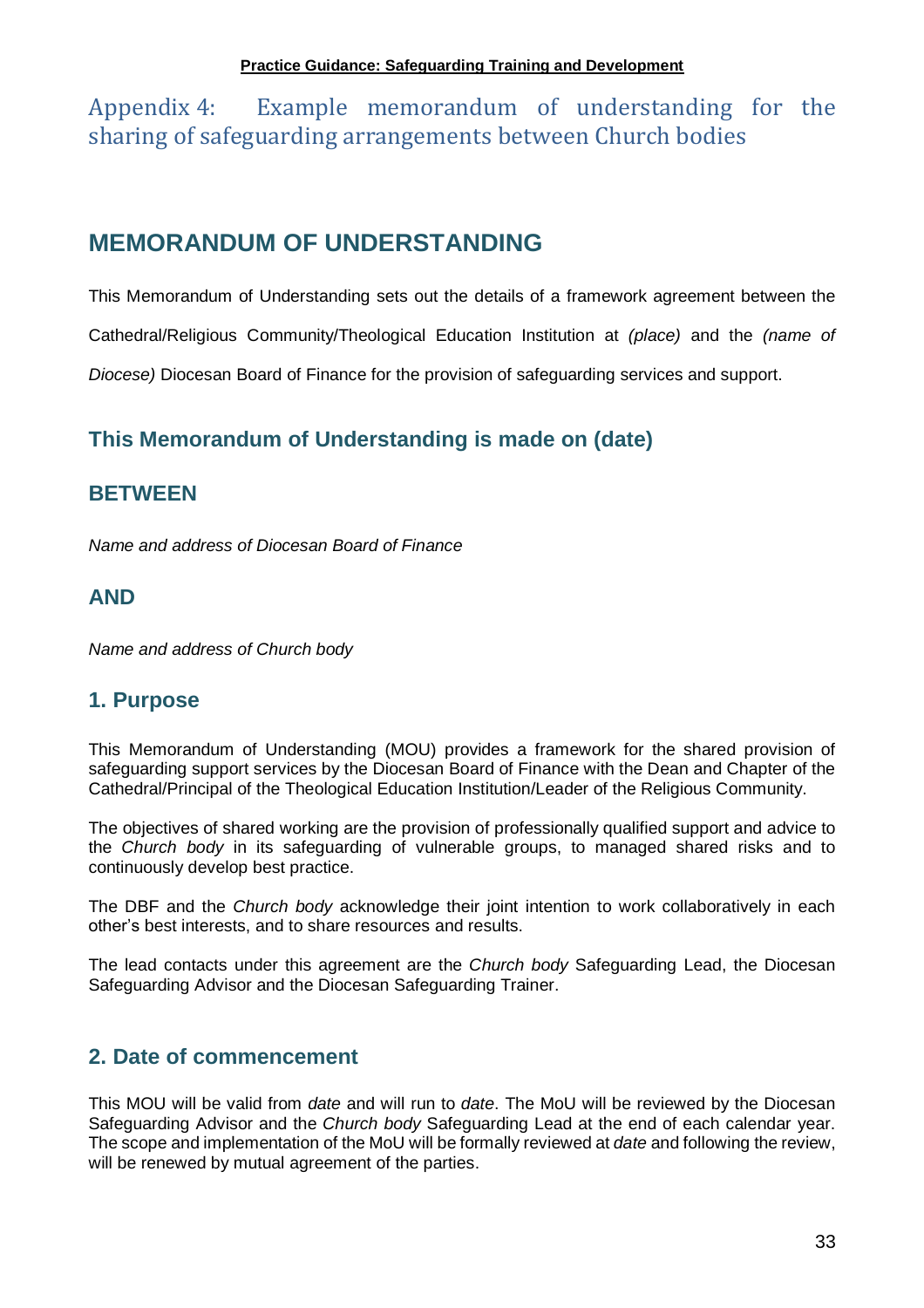#### **3. Services**

This MOU provides for the sharing of safeguarding support services as follows:

- the provision of professional safeguarding advice to the *Church body* in respect of assessment, management and reporting of safeguarding allegations, safer recruitment, and best safeguarding policy and practice within the Church environment and within the wider community setting;
- the provision of, and support to, the safeguarding training required of *Church body* clergy, lay staff and volunteers by the practice guidance agreed by the House of Bishops.

## **4. Employment status**

For the avoidance of doubt, this MOU does not give rise to a contract of employment, or a contract for services, for any person already contracted as Diocesan Safeguarding Advisor or Safeguarding Training and Development Officer by the Diocesan Board of Finance.

## **5. Access**

Under this MoU the Diocesan Safeguarding Advisor, the Safeguarding Training and Development Officer, or nominated representative, will be given appropriate access to the records and documentation of the *Church body* clergy, lay staff and volunteers, such access to be agreed between the Chapter Safeguarding Lead and the Diocesan Safeguarding Advisor.

Access will be in accordance with the provisions of the General Data Protection Regulations 2018, considering guidance in operation from the Church of England National Safeguarding Team.

Such information will only be used for the purposes of providing safeguarding advice or delivering effective training and complying with any legal obligations required in law.

# **6. Variation**

The terms of this MOU may be varied by agreement by both parties in writing.

## **7. Rules pertaining to the provision of services**

The Diocesan Safeguarding Advisor, the Safeguarding Training and Development Officer or nominated representative, agrees to abide by the *Church body*'s policies and practices, in particular its health and safety policy and other rules of the organisation during the course of this MOU.

## **8. Arrangements if there are problems**

If disputes arise between the parties for any reason the *Church body leader* will contact the Diocesan Secretary in the first instance.

Both parties will endeavour to work together to resolve disputes amicably and by negotiation.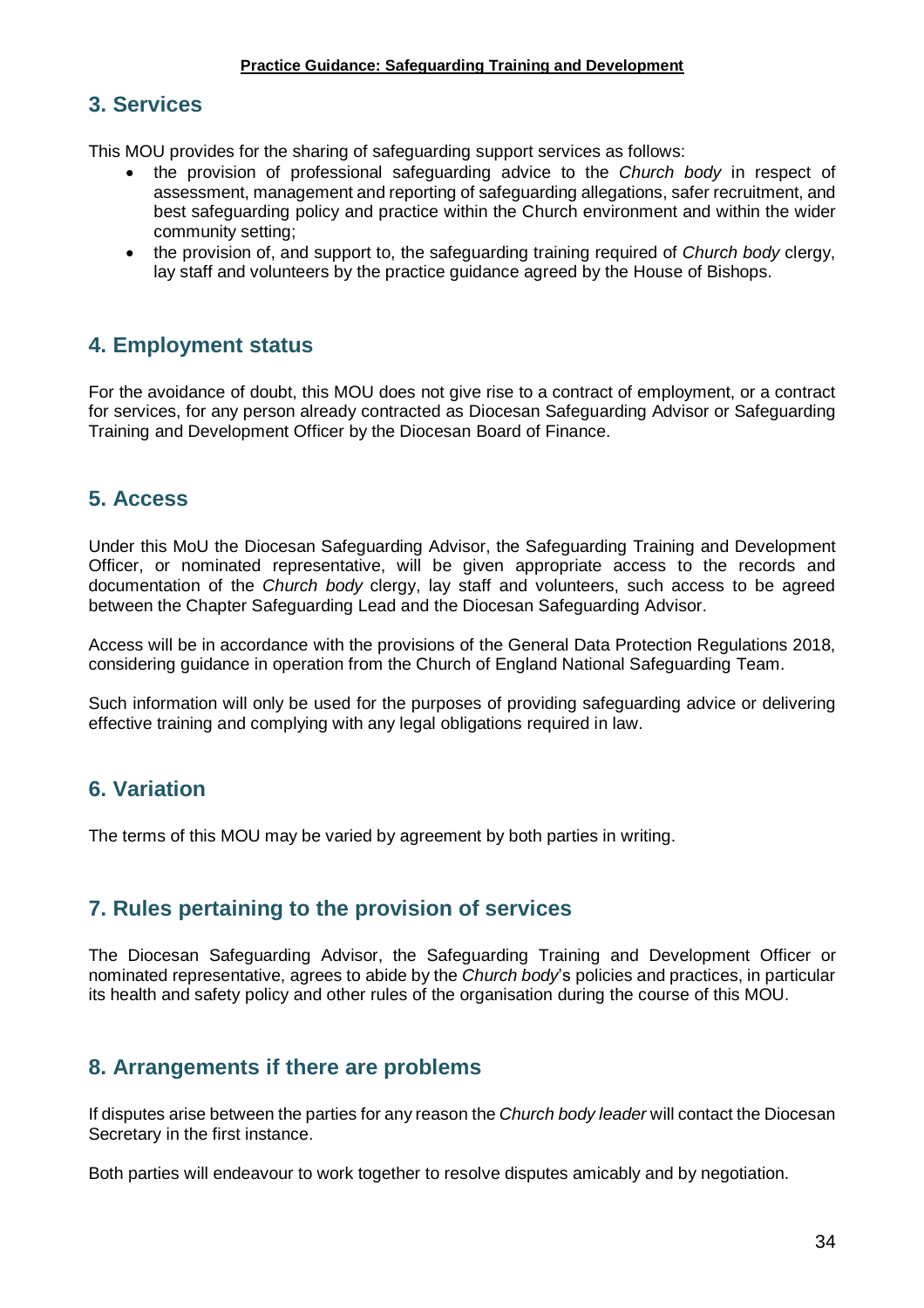# **9. Ending this arrangement**

Either party may terminate this agreement at any time by giving to the other not less than three months prior written notice.

Signed on behalf of the Diocesan Board of Finance:

Date:

Signed on behalf of the *Church body*:

Date: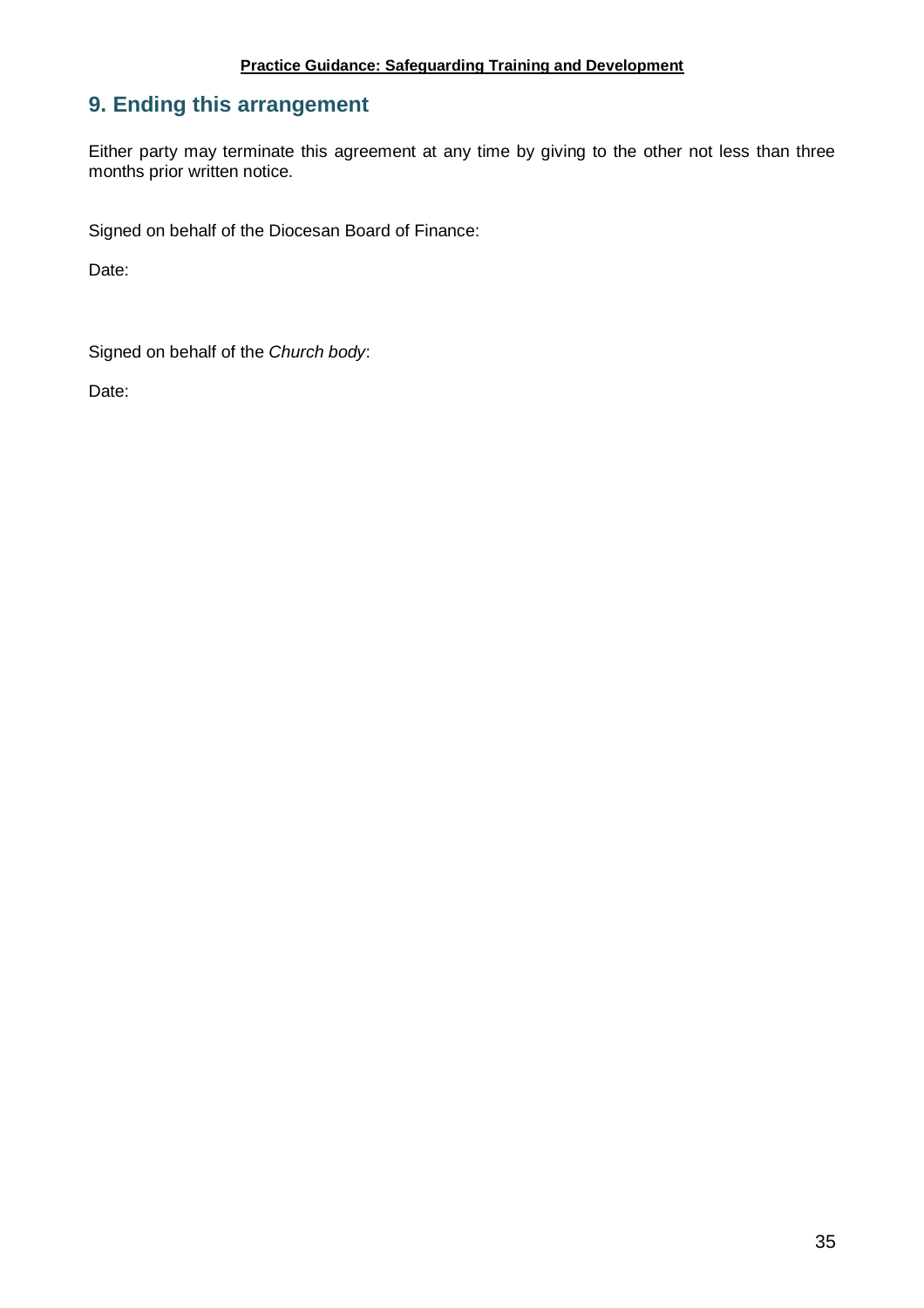# <span id="page-35-0"></span>Appendix 5: Safeguarding Training – Exemption from Full Training Requirements

# **PART A**

## **To be completed by the Diocesan Safeguarding Advisor**

## **Recommendation to the Bishop of** *(Diocese)* **to consider reduced training for**

The Revd **Example 20**  $\blacksquare$ 

Given that the above-named priest:

- exercises their Permission to Officiate solely within the residential/nursing home in which they are resident
- exercises their Permission to Officiate less than once a month **and** always in the presence of someone with up-to-date Leadership Safeguarding Training
- For reasons of disability or infirmity is **unable** to attend a Leadership Safeguarding Training Course
- For the following **exceptional** reasons (overleaf) might be exempted Leadership Training

*Delete those circumstances above which to not apply*

I **recommend** to you that she/he should be permitted to train only to Foundation Level, rather than Leadership Level Training.

Signed: \_\_\_\_\_\_\_\_\_\_\_\_\_\_\_\_\_\_\_\_\_\_\_\_\_\_\_\_\_ *Diocesan Safeguarding Advisor*

Date:

## **PART B**

**To be completed by the Diocesan Bishop and retained in the Blue File of the abovenamed priest. A copy should also be sent to the Diocesan Safeguarding Advisor.**

**Acceptance of the advice of the Diocesan Safeguarding Advisor concerning reduced training for the above-named priest.**

I accept the advice offered in Part A above and dispense with the ordinary obligation to train.

| Signed: | <b>Bishop of (Diocese)</b> |
|---------|----------------------------|
|         |                            |

Date: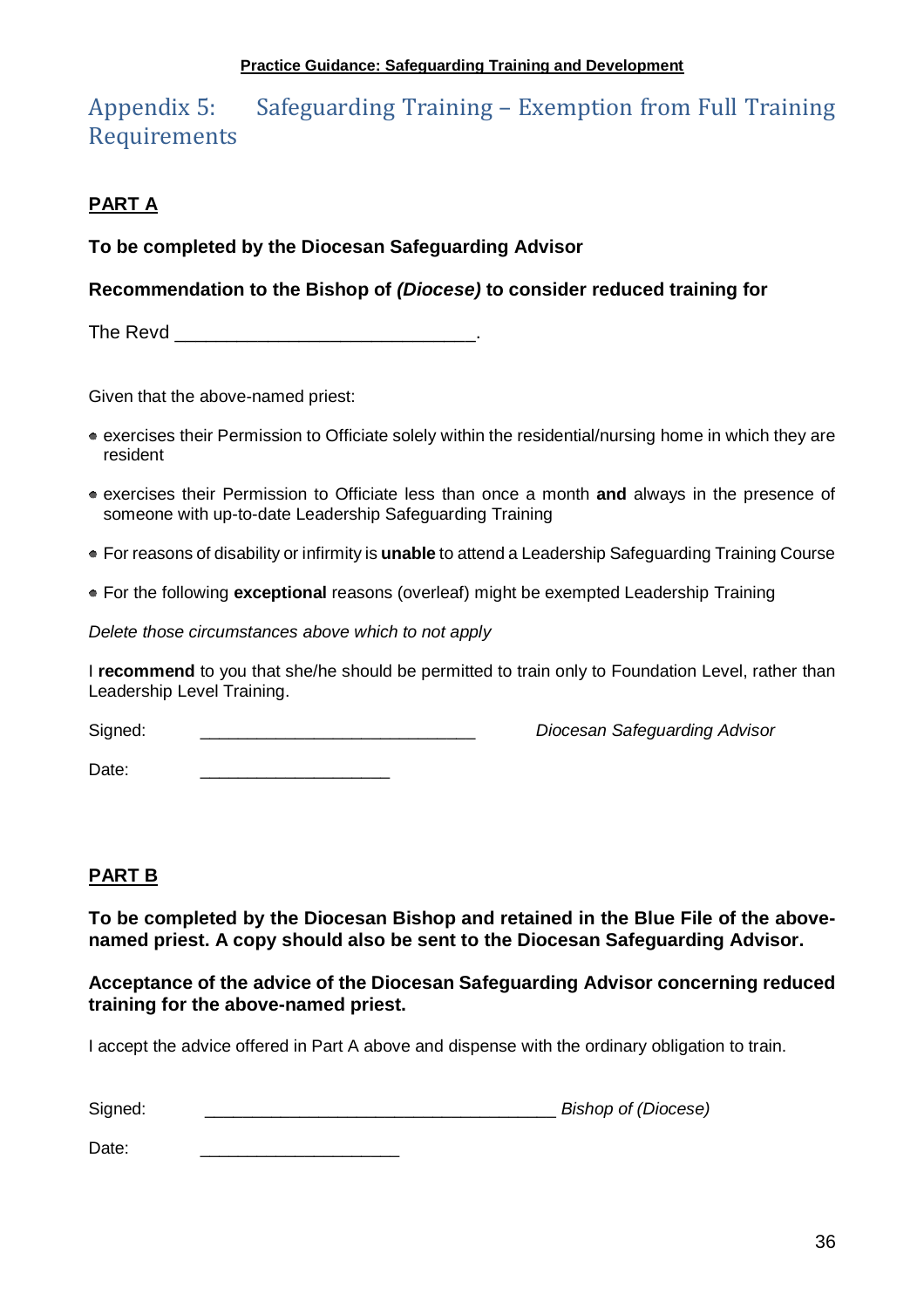# Appendix 6: Amendments to Parish Safeguarding Handbook pages 16-17

The House of Bishop Safeguarding Policy states that the Church 'will train and equip Church officers to have the confidence and skills they need to care for and support children, young people and vulnerable adults and to recognise and respond to abuse.'

*w* The Training and Development Framework 2019 outlines the core safeguarding training that is available from the diocese.

| <b>Basic Awareness</b> | Recommended for anyone who needs a basic level of awareness of safeguarding.                                                              |
|------------------------|-------------------------------------------------------------------------------------------------------------------------------------------|
| Foundation             | Required for anyone who has safeguarding responsibilities/contact with children and/or vulnerable adults                                  |
| Leadership             | Required for anyone who has safeguarding leadership responsibilities/is leading activities involving children and/or<br>vulnerable adults |
| <b>Senior Staff</b>    | Senior staff who have key roles in safeguarding policy, strategy and practice                                                             |

#### Who gets what training in the Parish?<sup>19</sup>

l

<span id="page-36-0"></span>

| <b>Basic Awareness and Foundation</b>                                                                                                                                   |                        |            |            |  |  |  |
|-------------------------------------------------------------------------------------------------------------------------------------------------------------------------|------------------------|------------|------------|--|--|--|
| The Basic Awareness and Foundation courses can be completed by any member of the congregation, to support awareness raising and a culture of support and vigilance in   |                        |            |            |  |  |  |
| the Church. It can be undertaken online at https://safeguardingtraining.cofeportal.org/login/index.php.                                                                 |                        |            |            |  |  |  |
|                                                                                                                                                                         |                        |            |            |  |  |  |
| However, it is recommended that those in the following roles are encouraged to complete it:                                                                             |                        |            |            |  |  |  |
| Vergers, Servers, Welcomers, Caretakers, Refreshment Helpers, Shop Staff, Sidespersons, Flower Arrangers, Administrative Staff, Bell-ringers, Choir Members/Music Group |                        |            |            |  |  |  |
| Members (including Sound/AV Technicians).                                                                                                                               |                        |            |            |  |  |  |
| <b>Additional Core Training Requirements</b>                                                                                                                            |                        |            |            |  |  |  |
| Role                                                                                                                                                                    | <b>Basic Awareness</b> | Foundation | Leadership |  |  |  |
| Incumbent and clergy, including those that hold PtO                                                                                                                     |                        |            |            |  |  |  |
| Licensed Lay Ministers, e.g. Readers                                                                                                                                    |                        |            |            |  |  |  |
| Parish workers with children/ vulnerable adults (paid or volunteer)                                                                                                     |                        |            |            |  |  |  |
| Leaders/Supervisors of work with children/vulnerable adults (paid or                                                                                                    |                        |            |            |  |  |  |
| volunteer)                                                                                                                                                              |                        |            |            |  |  |  |
| Parish Safeguarding Officer                                                                                                                                             |                        |            |            |  |  |  |

<sup>&</sup>lt;sup>19</sup> Please note that this is not an exhaustive list but aims to cover the most common roles in a parish.